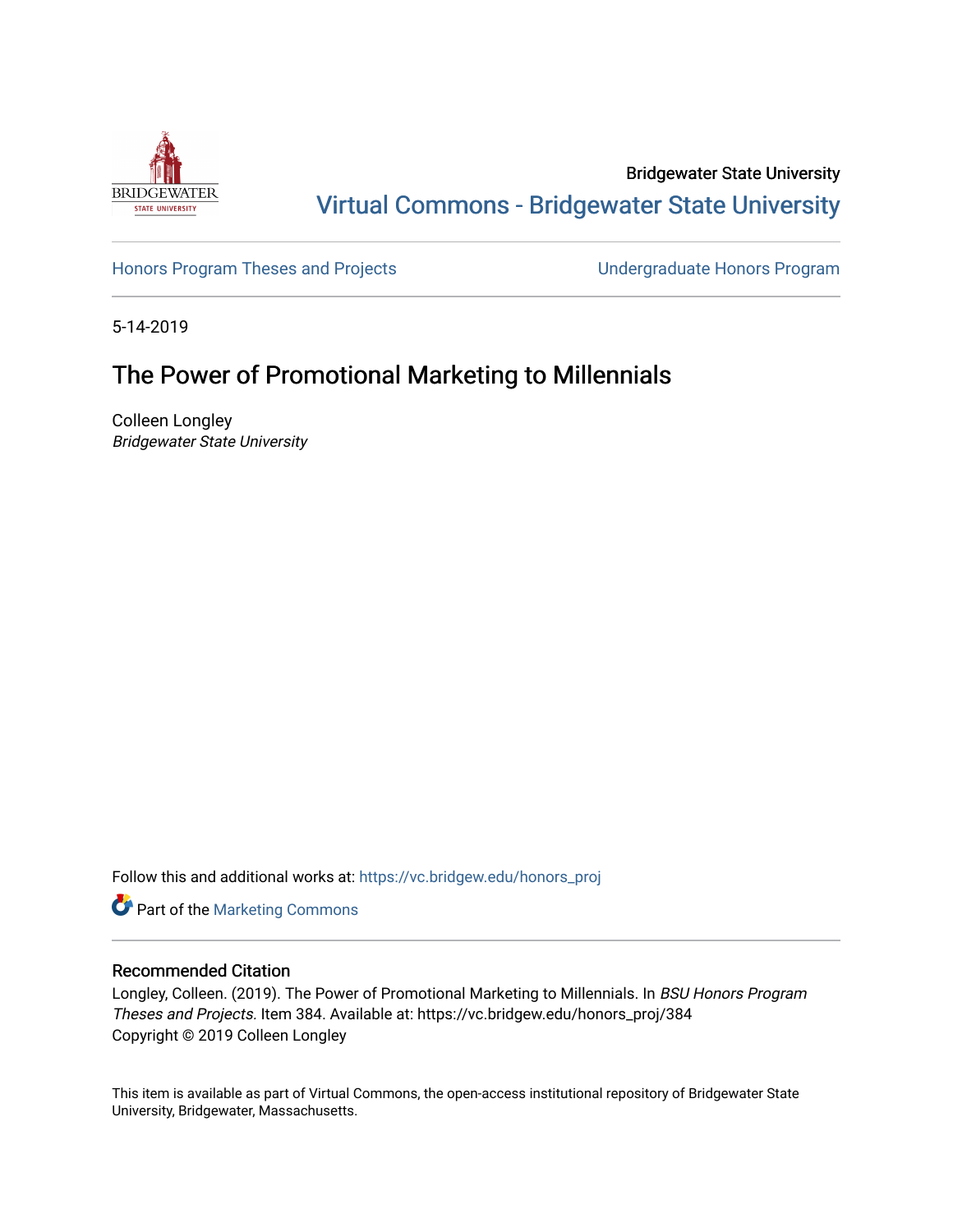The Power of Promotional Marketing to Millennials

Colleen Longley

Submitted in Partial Completion of the Requirements for Departmental Honors in Marketing

Bridgewater State University

May 14, 2019

Dr. Chien Yu, Thesis Advisor Dr. Todd Harris, Committee Member Dr. Peter Sietins, Committee Member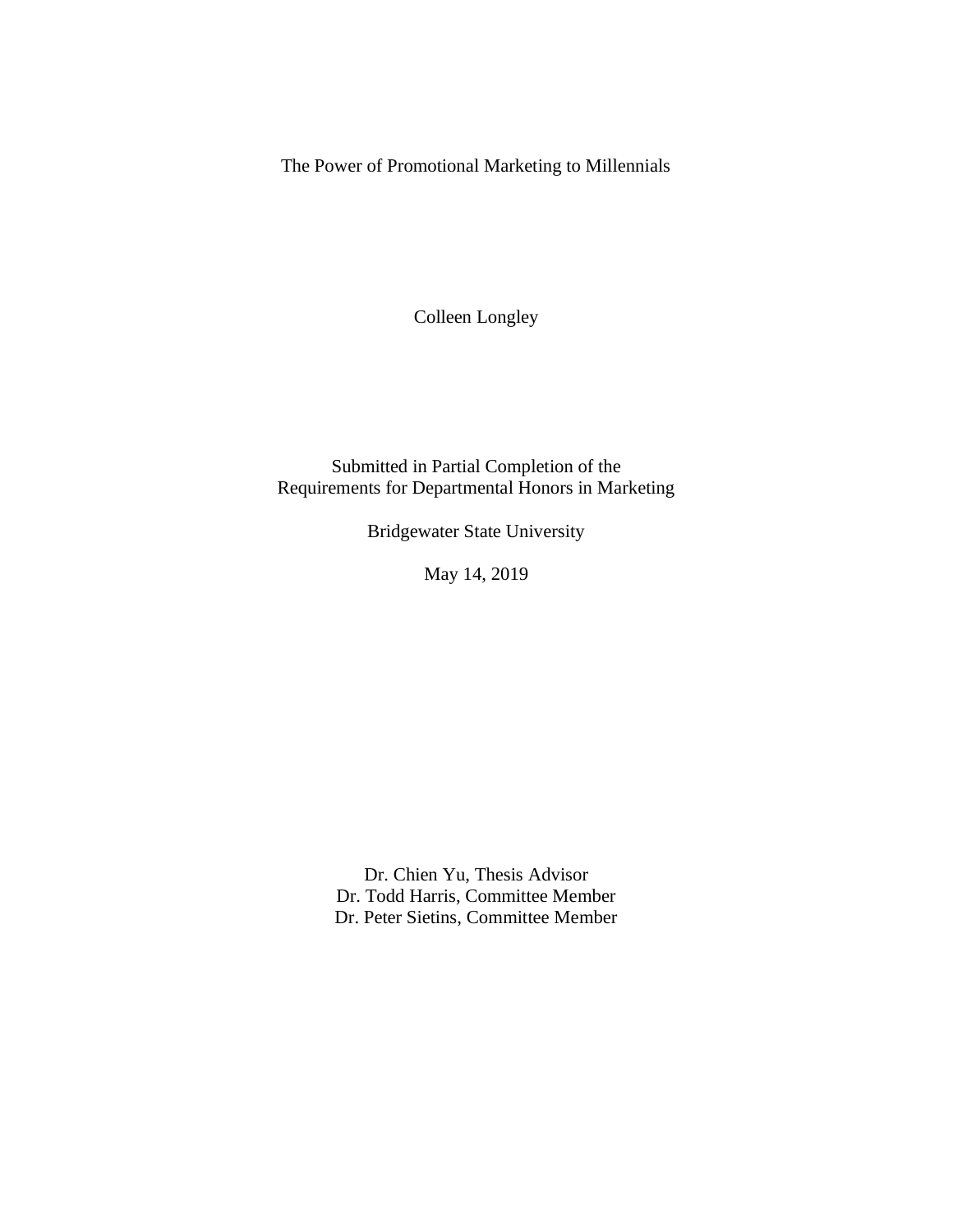### **Abstract**

As Millennials are currently at the forefront of the consumer population, their business is an essential partnership. When targeting the Millennial Generation; the most effective component of the Marketing Mix is Promotion. The main purpose of this thesis is to highlight the importance of adaptability and increased targeting toward the Millennial Generation. The methodology will include: a combination of data from primary and secondary research on the Millennial's Promotional Marketing experience, and an analysis of successful promotional strategies from the corporate and industry level. The research will clearly identify the overall importance and benefit of the Promotional Marketing Strategy of targeting the Millennial Generation through examination of promotional products, promotional tactics, successful promotional campaigns, and the Millennial as a consumer. This is important in the business world to promote better strategic measures in optimizing towards goals and having a better understanding of the important role that Millennials play in the consumer world of today. Recognizing the Power of Promotional Marketing to Millennials will assist a company in their overall brand retention and recognition leading to consumer loyalty and an increase in sales.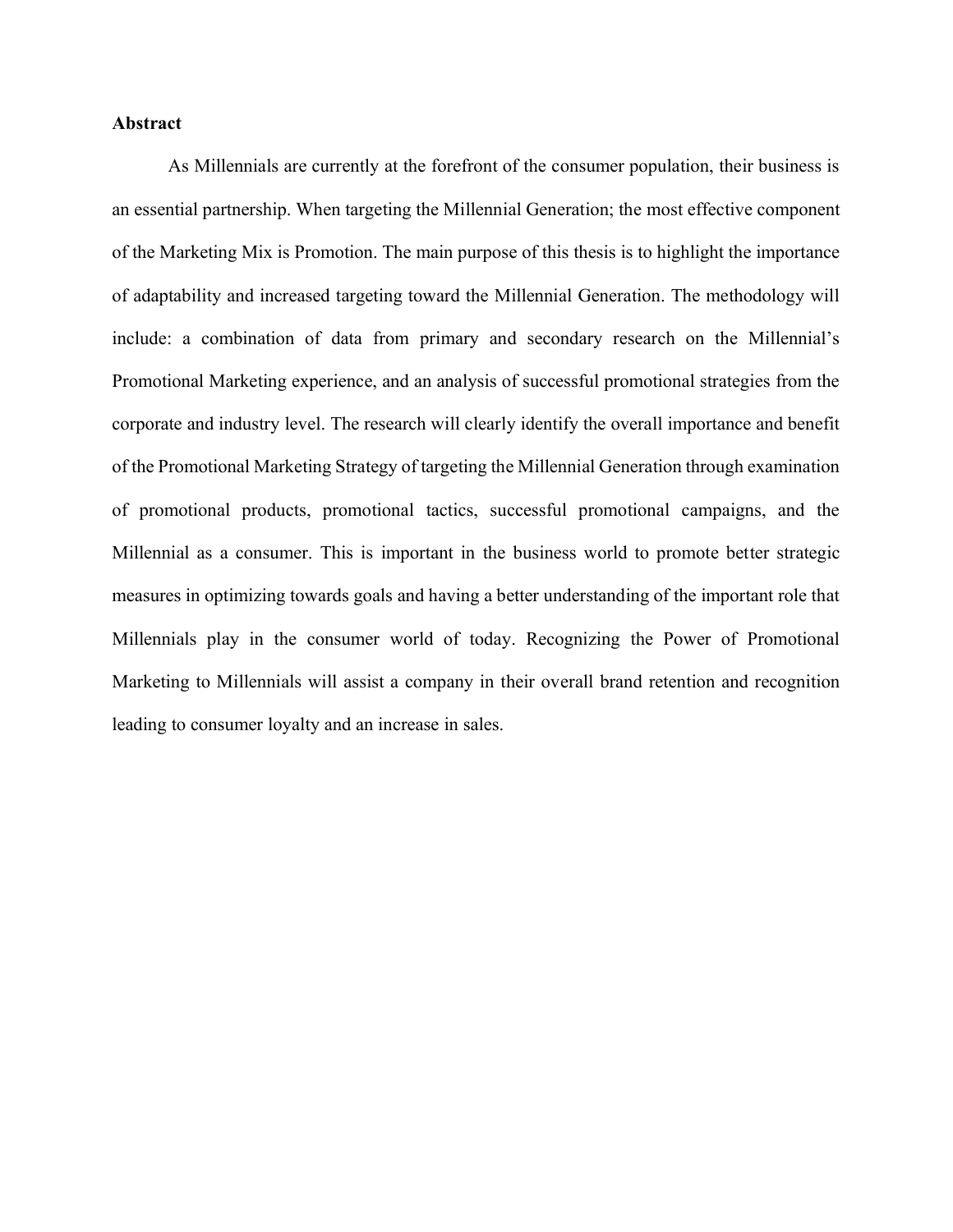#### **Introduction**

The Marketing Mix is the home of the famous "4 P's of Marketing," Product, Placement, Price and Promotion. For the purposes of this thesis paper, the 'P' that will be discussed is Promotion. Promotion is a classic, communication tool used to bring attention to the desired product (Blois, 2000).

The Advertising profession is dedicated to the promotion of a company's products, services, or brand image; implementing campaigns to reach their determined business goals. Advertising is an increasing industry used to market products, initiatives, and campaigns to consumers in order to optimize towards the campaign's goals (Stafford, 2015). The goal of advertising campaigns can include an increase in store visits, consumer fulfillment towards a specific action (sign ups, memberships, purchases), or overall brand awareness; ultimately leading to an increase in sales.

Promotional Marketing is a vital tool that has been successfully implemented by organizations and it has proven to increase the consumer's impressions of the brand. Study shows that 88% of consumers have a more favorable impressions of a brand after they receive a promotional product from that brand (PPAI, 2017). Promotional Products are a very popular marketing tool that is used to attract various demographics of consumers.

Promotional Products are defined by The Promotional Products Association International as "useful or decorative articles or merchandise- that may be imprinted with a company's name, logo or message – utilized in marketing or other communications programs" (Kendrick, 1998). Promotional products can be pens, mugs, refrigerator magnets, informational brochures, flyers or more. Regardless of the form a promotional product takes, it is used by the consumer as a reminder of the brand that gave it to them. Studies show that this method is effective in consumer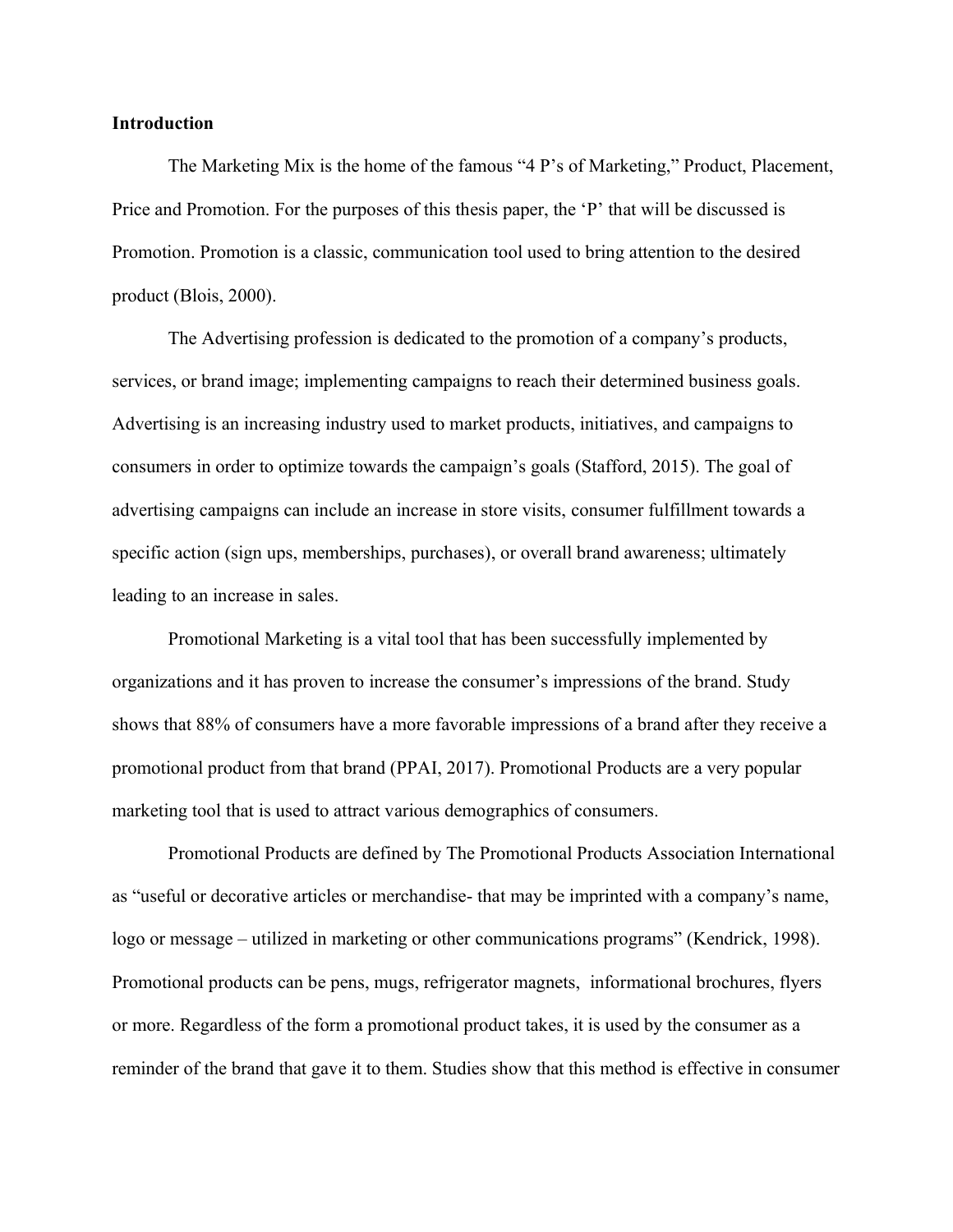retention rate and providing a more favorable impression of the brand (PPAI, 2018). Consumer retention rate is the percentage of customers that return to their preferred brand, also described as customer loyalty (Young & Hinesly, 2012).

Generally, consumers will not complain about free gestures. The use of a promotional product, with or without traditional advertising has been proved to result in a greater likelihood of customer return to a brand's website (McCarthy, 2008).

The power that is promotional products creates a feeling. Although free swag is always a preferable item to obtain; it gives the future-consumer a sense of trust, interest, and emotions towards that brand. Imagine an advertising campaign that is using a pen giveaway encrypted with their brands logo, colors, and maybe even the company website (PPAI, 2017). The person receiving this pen will have a constant reminder of that company any time they use it, they will be reminded subliminally each time they see the company colors, and who knows; that may be their favorite pen, increasing their overall emotions toward the brand.

Promotional products can take the form of almost anything, but what items do consumers respond best to? How long do they keep the items? Where are you most likely to find a promotion product in someone's home? All of these questions are very important in deciding whether or not promotional products contribute to the success of a brand. Do people simply enjoy free stuff and that's the end of their relationship with the brand, or will they continue on to purchase?

#### **A Touchdown of Promotional Marketing**

Part of the *power* behind promotional products is the feeling that they provide you with. This feeling will subconsciously inspire a similar emotion towards the brand that provided you with the product.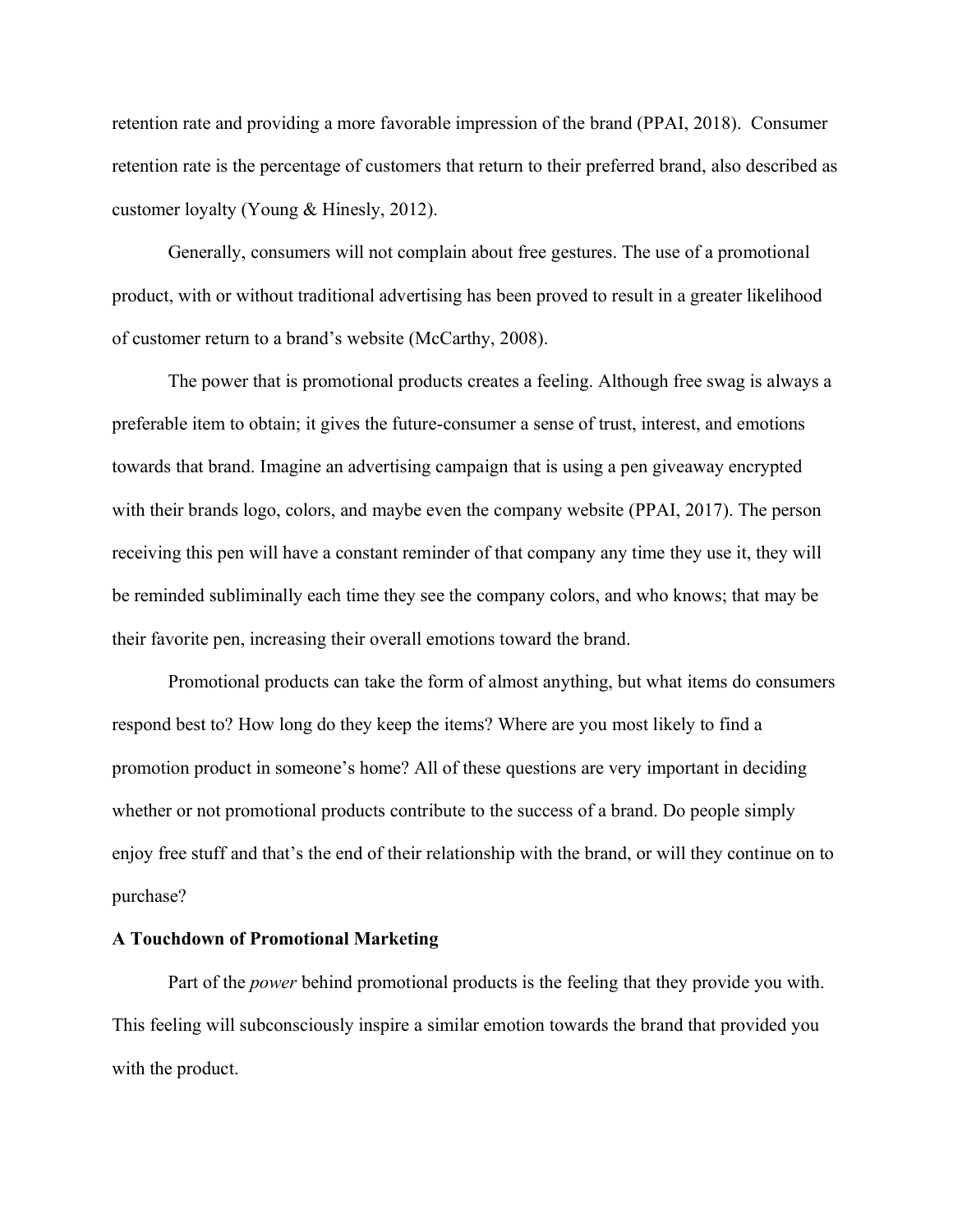The first, yet unique example of a successful promotional product was from Bud Light. In 2017, Bud Light handed out roughly 65,000 glasses to New England Patriots fans in celebration of their home opener. To their surprise; this was not just any average glassware. The glasses lit up in celebration every time the Patriots scored a touchdown (Schultz, 2017). This example of this use of promotional products is not only legendary; but an entirely brilliant strategy. Bud Light did a great job in choosing their audience and promoting a feeling rather than just their beer. Beer and football go hand in hand; a beer company marketing to football fans is a no brainer. Promoting a feeling is a very effective approach in ultimately promoting the brand. The recipients of these glasses will feel immense joy all season long as the Patriots score touchdowns, this positive feeling will encourage a positive feeling towards the provider, Bud Light. This campaign was so successful that consumers are buying this promotional product for their favorite teams through Bud Light's online retail This approach is definitely a touchdown. **Who to target?**

When deciding who to target during a promotional campaign, it is important to decide who your ideal consumer is and how are you going to grasp their brand loyalty. This next example shows how to really tone in on your target demographic using free, promotional products to create brand loyalty.

Promotional products are a great tool for earning new customers. A very successful promotional campaign that has been around for years works diligently to earn the future of their customer base. Gillette's Welcome to Manhood promotion mails out free razors to young men on their 18th birthdays (DataMonitor, 2008). This marketing campaign goes above and beyond to "welcome" them to adulthood and into their new consumer relationship with Gillette razors. This campaign strategy is effective in gaining new customers and earning their loyalty from the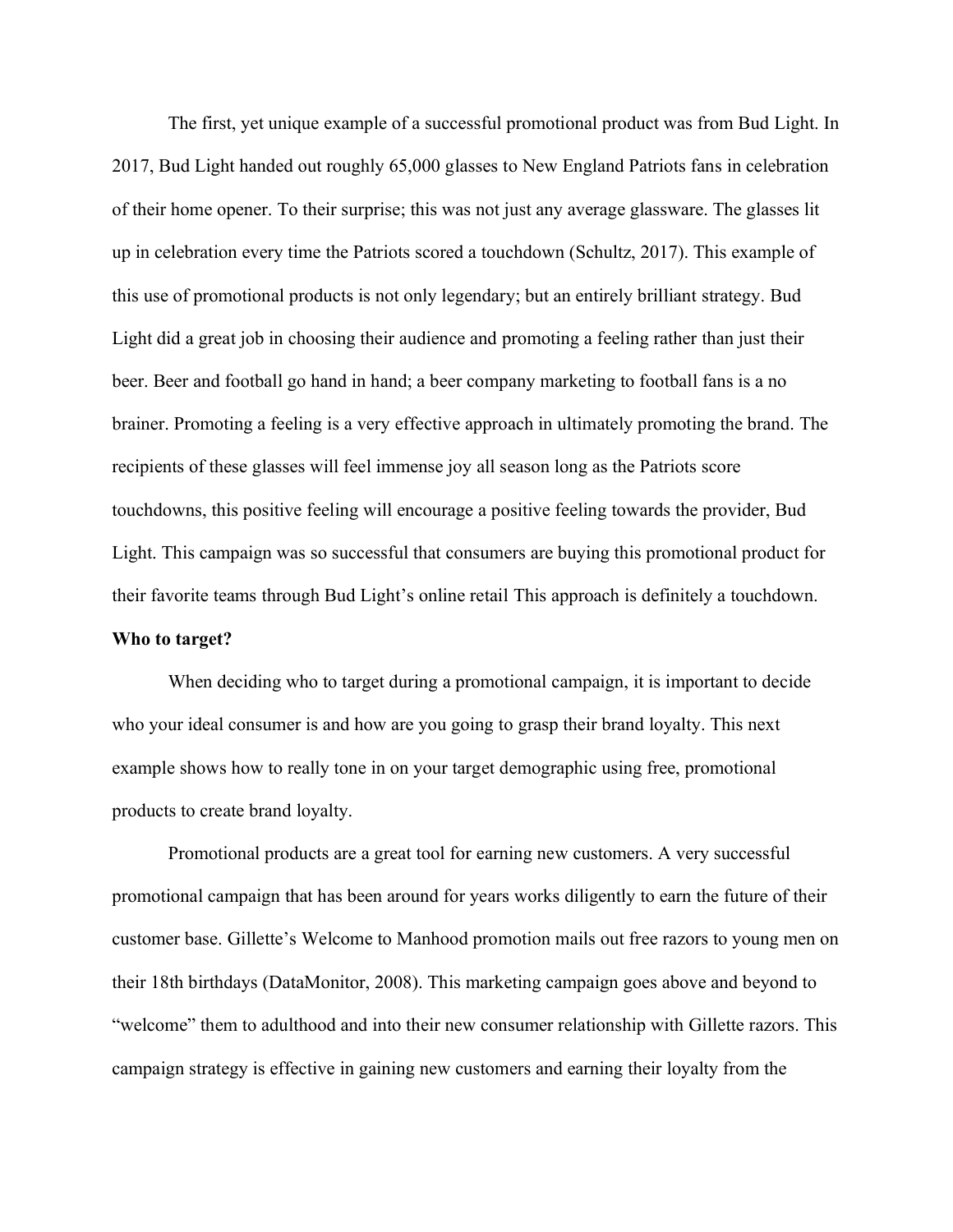beginning. This example is great to show how particular brands strategize who they are targeting to and why. Gillette targets 18-year old's who are beginning to use their products, starting to buy the products for themselves, in some cases, and who are celebrating their birthdays. The young men will be subliminally reminded of their joy from their birthday when they are deciding to purchase from Gillette again.

It is also important to understand that not all promotional products are free pens or refrigerator magnets. The next examples will show you have much people will spend just for a logo.

#### **Promotional Product Doesn't Always Mean Free**

Who doesn't love the word "free"? Free parking. Free food. Free pens. The word brings happiness into the lives of many. The definition of a promotional product, again, reads:

*"useful or decorative articles or merchandise- that may be imprinted with a company's name, logo or message – utilized in marketing or other communications programs* (Kendrick, 1998)"; notice what word is not in that definition? Free. Promotional products do not need to be free. If you are selling something that has the logo, your message, or company name; you are selling a promotional product. This tactic is also an effective one. To shine the light on some extreme promotional products that people spent money on solely for the logo that was 6encrypted; here are some very unique examples. At the mastermind of these promotional product campaigns is entrepreneur, Elon Musk.

In 2018; Elon Musk promoted The Boring Company with the least-boring product one could imagine, a flamethrower. This tactic followed the company's theme of irony and worked well to catch the millennial's eye. Musk took to social media platforms to promote this product. This risky campaign sparked transportation concerns; leading The Boring Company to rename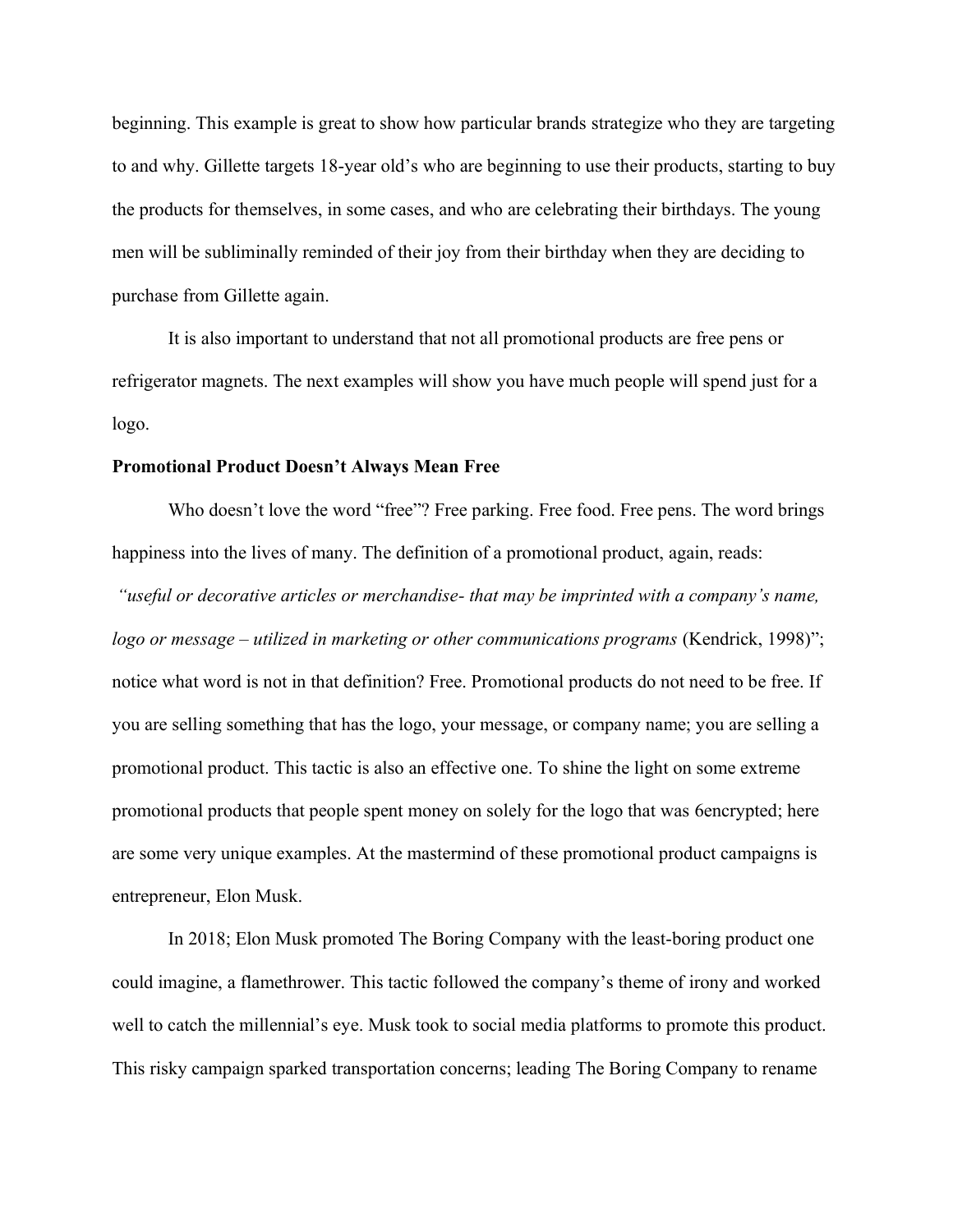the product, "Not a Flamethrower" (Myers, 2018). The Boring Company distributed 20,000 "Not a Flamethrowers" for a price of \$500, becoming an example of how not all successful promotional products are free. The successes of this campaign came from: encouraging the feeling of being part of the lucky select few to receive this product and they gave people something to talk about on social media. This was definitely a risk, but fire approach.

Musk used this campaign strategy in 2018 for Tesla as well; with a promotional campaign that sold out immediately. Tesla released 200 limited edition carbon fiber surfboards selling for an impressive \$1,500 (Menapace, 2018). The board came in the color black with a red bottom, an overall very simple design; the only thing differentiating it from other surfboards; the Tesla logo. This campaign had many of the same components from The Boring Company's Flamethrower; the recipients earned a sense of feeling lucky and the campaign caught the eye of the social media world.

Now, I know what you're thinking... Who in their right mind needs a flame thrower or a \$1,500 tesla surfboard? The campaign's success came from a social media presence, and the people responding to this campaign are currently the most important demographic of the consumer market; the millennials.

### **The Power of Millennials**

A member of the Millennial Generation is defined as "being born between 1982 and 2000". The Millennial Generation is the largest in United States History, estimated at a population of over 78 million (Litalien & Notter, 2018). In the business perspective of this census; Millennials are the largest consumer group in the United States (PPAI, 2017). Although, Millennials can get a bad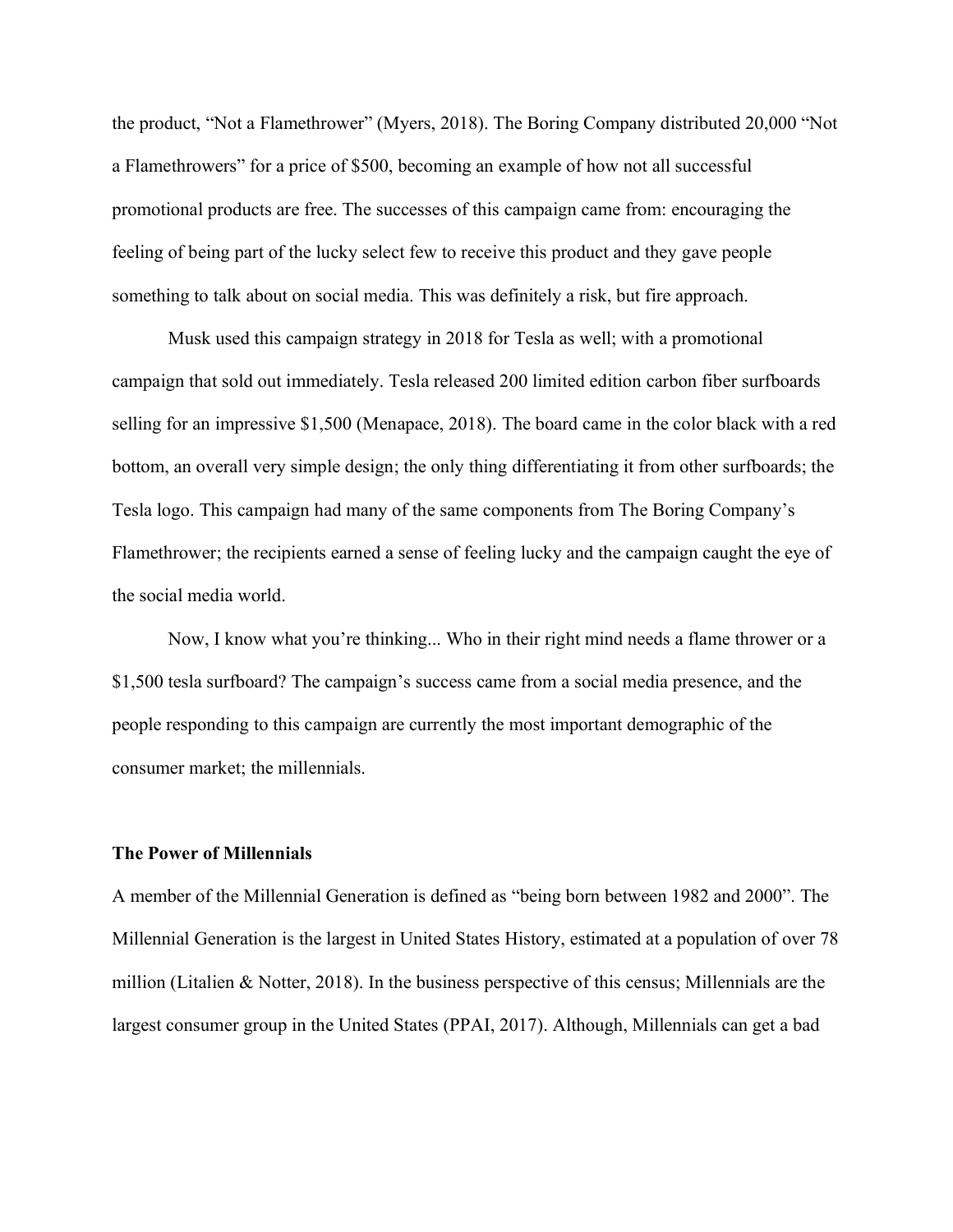reputation, being mocked as the privileged, "everyone gets a trophy" generation; their existence as a whole is a powerhouse that must be addressed.

Due to the gigantean population size, targeting the millennial group is a simple, yet beneficial marketing strategy. Like past generations, Millennials have preferences in terms of influencers, trust, and types of services that interest them. It is essential to first, understand the Millennial before deciding on the appropriate marketing strategy.

The following are positive distinctions of the Millennial Generation:

- Financially conservative
- Hardworking
- Self-reliant/responsible
- Compassionate about the environment and social issues (Brumbaugh, 2016)
- Preference for brands that stand for a cause
- Large Social Media use
- Preference for social and environmental responsibility
- More likely to check ratings and recommendations on a product before purchase (MAPP, 2018)

It is not sufficient to just understand the positive attributes of millennials. To fully grasp their generation, we must also dive into their negative characteristics. This will give a better, full understanding of their generation; used for preventative measure when targeting them. The following are negative distinctions of the Millennial Generation:

- Overly confident
- Impatient (Raines, 2002)
- Less focus on general knowledge and facts (Abram, 2006)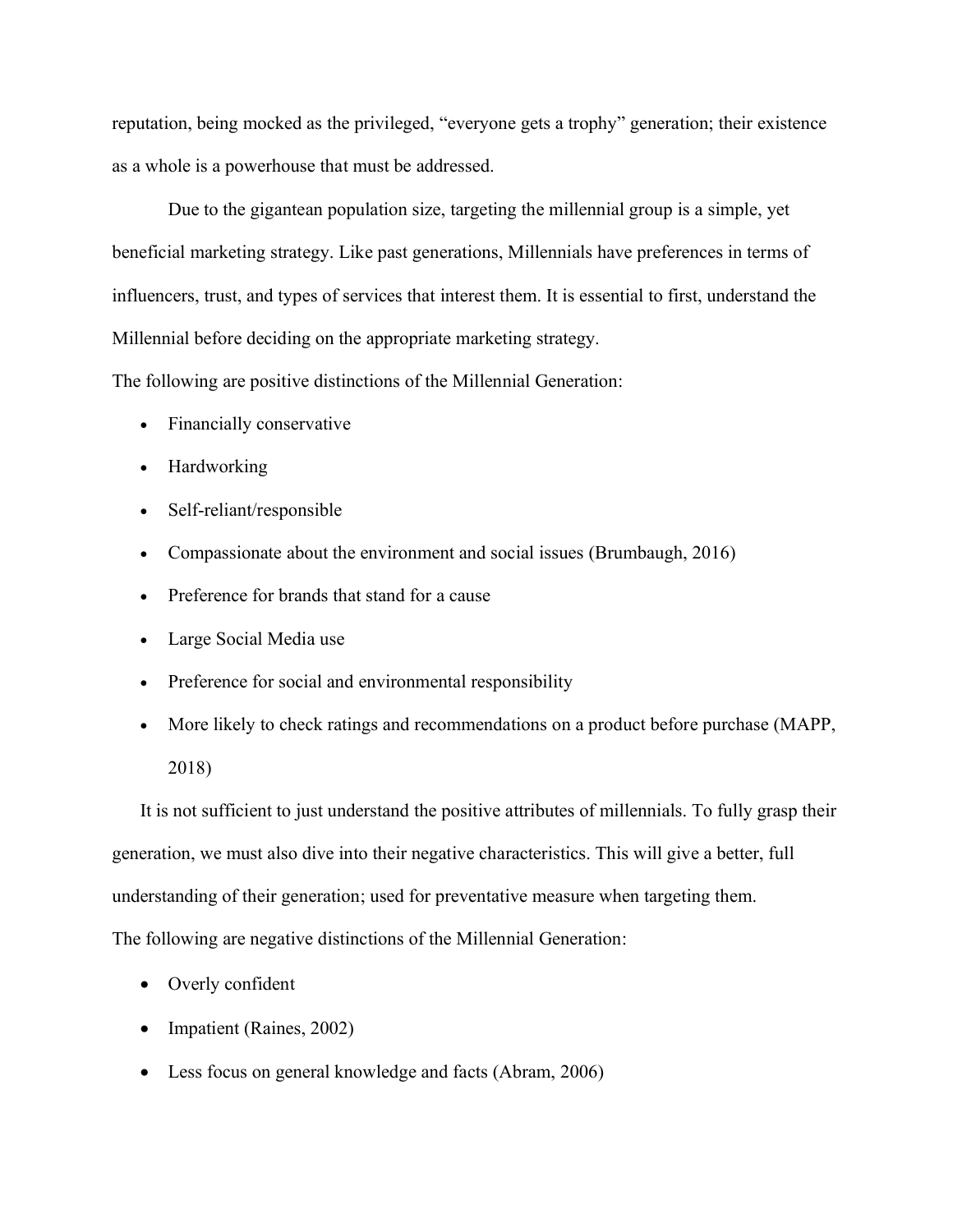- Attention seeking
- Need for social approval
- Narcissism (McKinney, 2012)
- Short attention spans (Duck, 2002)

Understanding both these positive and negative attributes of millennials as both consumers and members of society gives a better insight into this demographic.

Targeting History's largest consumer population is an economic opportunity that corporations, organizations, and franchises need to take advantage of (Litalien & Notter, 2018). In order to hook a Millennial consumer, advertising must be strategic, adaptive, and give them something to talk about. Some factors to keep in mind when adapting in favor of marketing to millennials; the majority of millennials participate in social media, millennials are generally environmentally aware and conscious of the state of the world, and they trust word-of-mouth or expertise rather than traditional advertising (Litalien & Notter, 2018, PPAI, 2017).

## **Adapting towards the Millennial**

Adaptation is arguably the most important concept in appealing to the Millennial Generation's preferences. Studies have found that millennials do not respond well to traditional advertising; although, they will respond positively to marketing if it is non-invasive (Pardee, 2010).

Understanding the way that millennials work will allow you to market to them in an effective way. Go to where the millennials are: social media. Give them something to talk about. Be memorable. Promote innovative ideas that are interesting and will be shared online. Creativity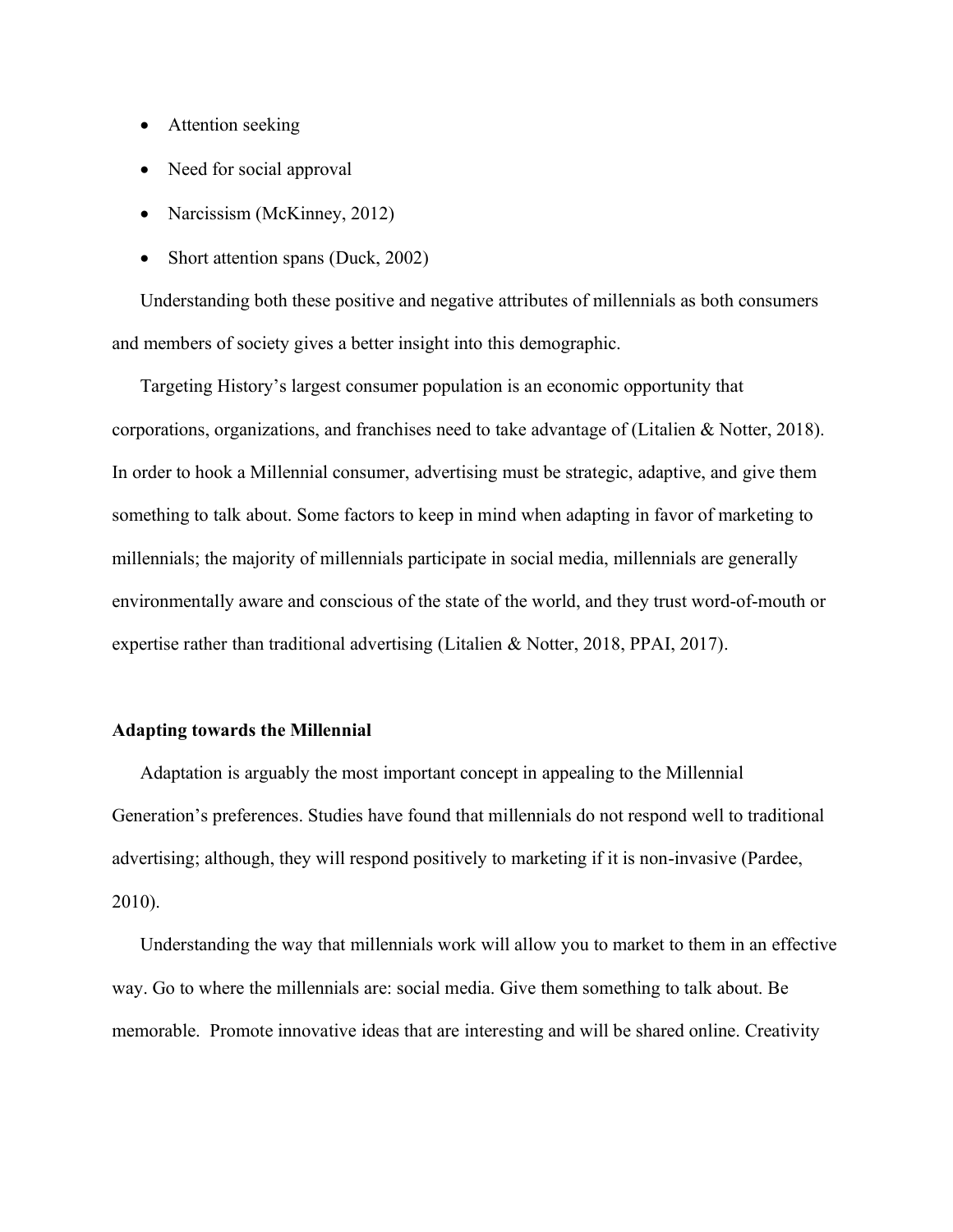will give you a better opportunity when dealing with millennials than your traditional radio or television ad (Pardee, 2010).

In the fast-paced world, we live in, it is essential to always adapt to changing times, changing trends, and the constantly changing interests of Millennials.

### **The use of Social Media**

In the world we live in you can attain endless information by the click of the button. Media plays a huge part in our day to day lives, whether we realize it or not. Social media is a vital tool in the millennial marketing game; it can be used for hooking a millennial, gaining their trust, and the physical promotion of a product or a campaign.

Social media is convenient, cheap, and honestly; addicting. There is no surprise that the main users of social media would be the Millennial Generation. For Americans between the ages of 18-29; 89% of them are using social media (MAPP, 2018). In the millennial's consumer life on social media platforms: 82% of millennials use social media to interact with different brands, 49% are physically following these brands on their personal social media accounts, and 38% are using social media to discover new brands (MAPP, 2018).

Brands must take advantage of the influence that social media has on millennials in order to better target the generation. This can be as simple as creating an Instagram Business page, using this tool to interact with your consumers, figure out their interests, and promote different products in a cost-efficient way. Using social media will also give brands a more approachable, trustworthy esthetic. A total of 38% of millennials believe that brands are more accessible or trustworthy when they use social media rather than traditional advertising campaigns (Pardee, 2010, PPAI, 2017). Millennials are more likely to use social media on a day to day basis,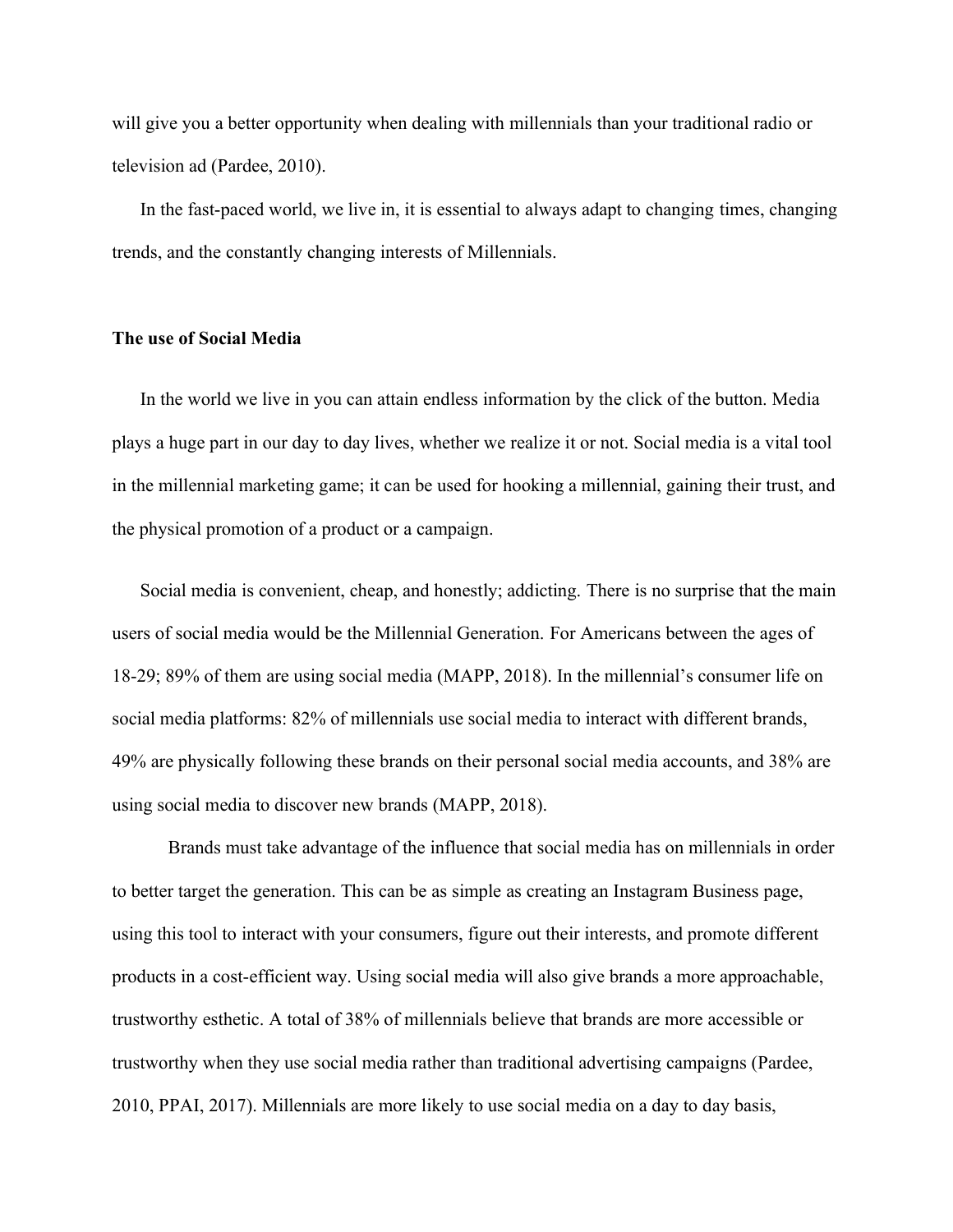increasing the opportunity increasing the opportunity for brand interactions; which will make them a more loyal customer (MAPP, 2018).

While many believe that promotional products are solely tangible items; that is not always the case. Promotions can be online giveaways; creating optimizations on followers, email listing, etc. Influencers and brands on social media can use their platform to create giveaway competitions giving their brand a fun, exciting image; creating an interest from the consumer, and engaging their audience on their site (Chen, 2018). This is a newly popular tactic in the marketing world called Influencer Marketing.

## **Influencer Marketing**

As discussed, Millennials do not respond normally to traditional marketing and advertising as the past generations (Pardee, 2010). Millennials enjoy the brand's story or their mission. The majority of consumers in the millennial population also trust peer recommendations rather than the traditional ad (GroupHigh, 2019). A strategy that works to fulfill all of these particular millennial's preferences is Influencer Marketing.

Influencer Marketing is a growing practice that involves using influencers to promote a brand, a product, or a given message (Chen, 2018). Influencers can be bloggers, celebrities, professional athletes, or other role models. The main objective behind influencer marketing is to build a relationship with a consumer. Influencers obtain this objective by creating content that promotes different brands, hoping for an increase in following on social media platforms and creating further brand recognition (Glucksman, 2017).

Influencer marketing has the ability to blur the difference between a paid endorsement and a genuine recommendation. This creates the perception of a word-of-mouth promotion, a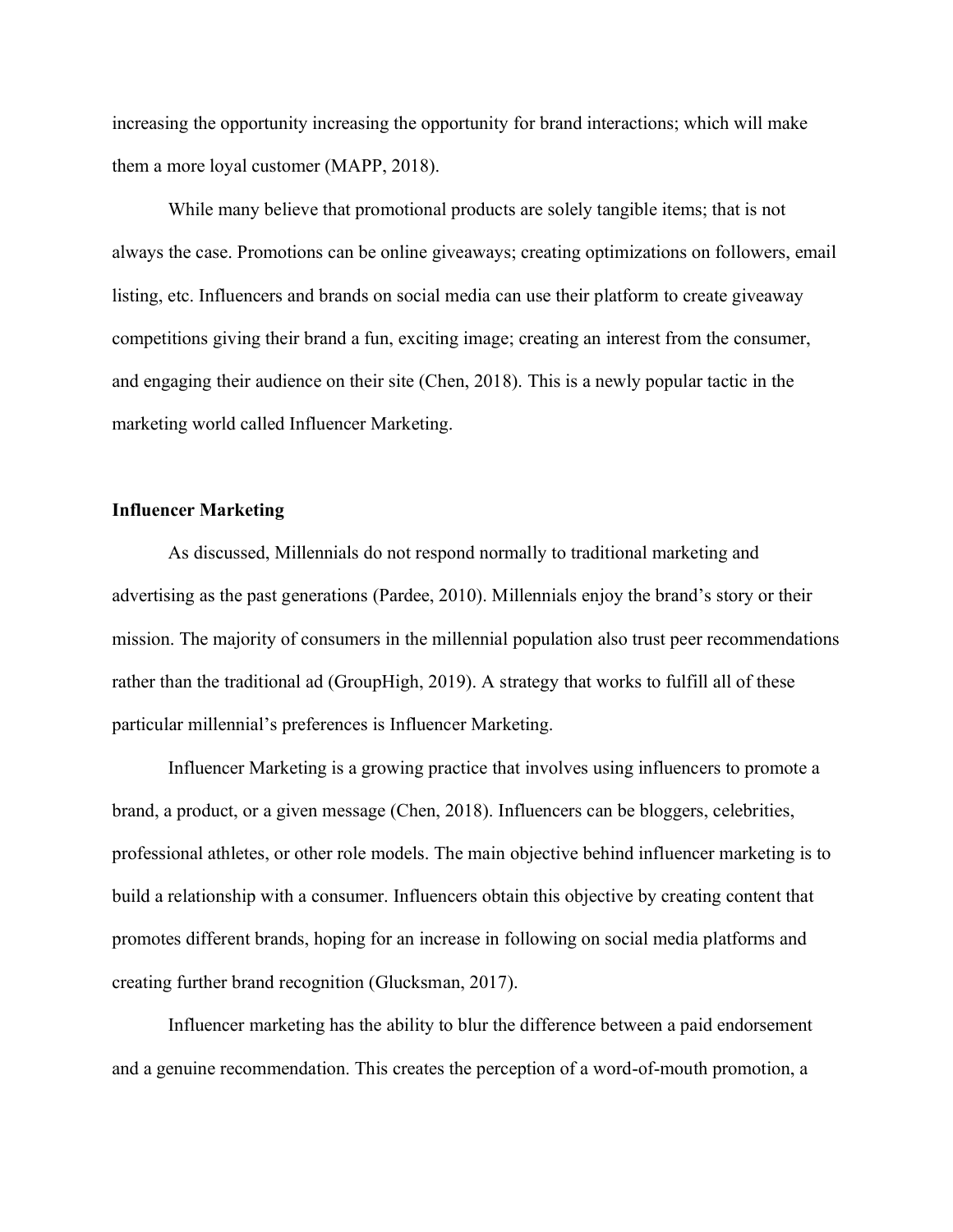more trusted and reliable approach in the eye of the millennial (Woods, 2016). The easiest platform to execute the power of Influencer Marketing is through social media opportunities. Influencers can discuss their brand experiences, use product placement for a brand in one of their personal posts, or they can be featured in on the brand's business page (GroupHigh, 2019). Influencers can be found on any social media platform, and this marketing strategy is continuing to increase; due to brands adapting towards their millennial consumers.

Influencers may use promotional tactics on their social media platforms such as: giveaways or competitions. This strategy connects the influencer and the brand directly to the consumer, makes them feel special, and creates excitement through their competitive lens. Giveaways are a simple strategy used to keep the consumers engaged with a particular product and increase the overall visibility of the brand (Chen, 2018).

Influencer Marketing is an innovative approach that brands should adapt to in order to target their millennial consumer base that is on social media. As previously discussed, the overall majority of millennials have an extensive social media presence, so this personable, nontraditional advertising approach is a great strategy to implement (PPAI, 2017).

#### **Successful Marketing to Millennials**

The following section will take a deeper dive into companies that have been deemed successful in their marketing strategies towards millennials, ones that have undergone a millennial makeover; with strategies aimed towards the influential generation.

## **TOMS- A Brand With a Cause**

As previously discussed, Millennials will lean towards brands that stand for a good cause. TOMS has done wonders with millennials due to their philanthropic measures to give back. TOMS has been able to turn their product into a movement promoting socially good efforts from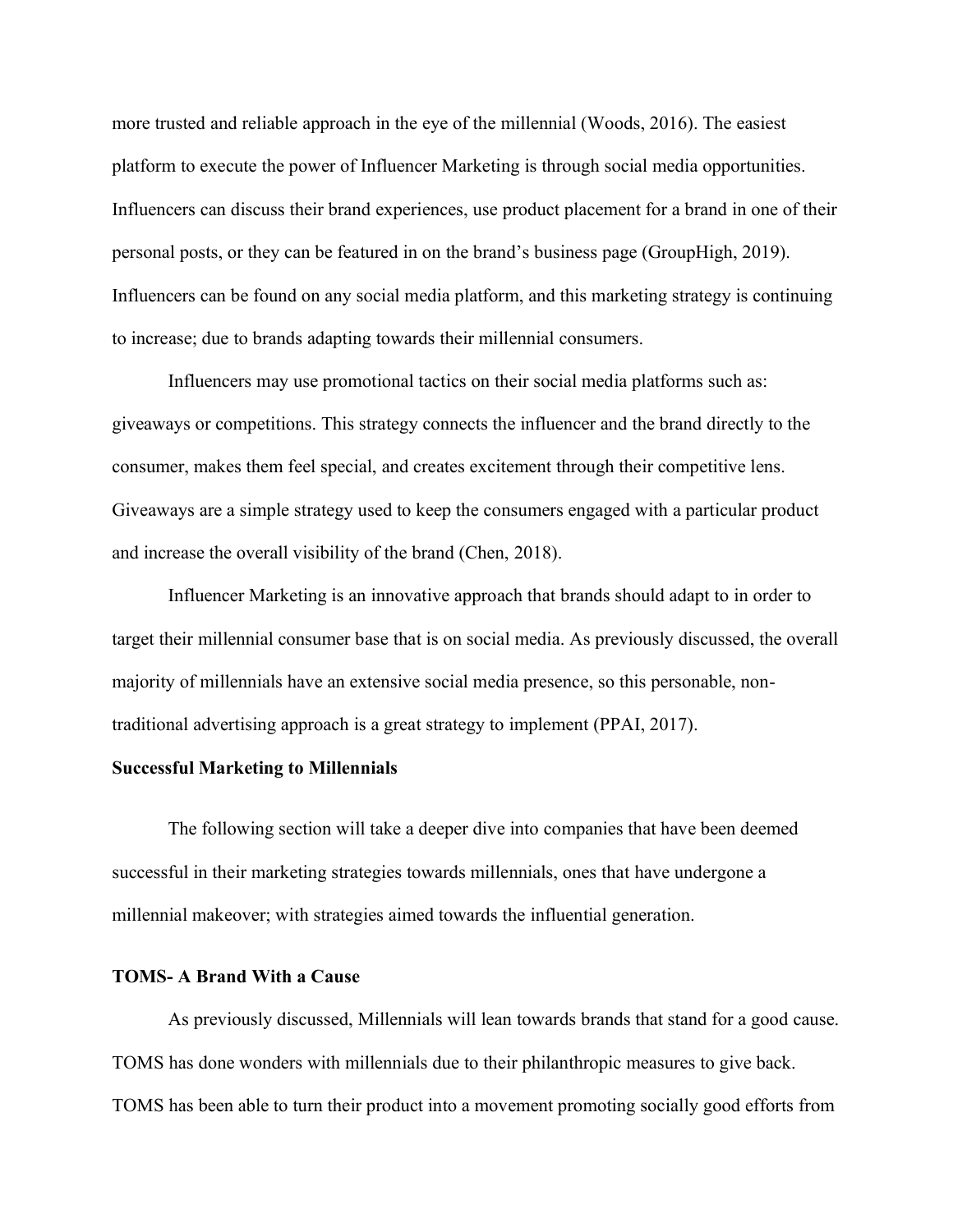their consumers (YPulse, 2017). For every pair of TOMS shoe sold, a pair will be donated to someone in need. This strategy is socially conscious and generous, promoting not only a good cause, but a good feeling about the purchase. TOMS also gives away a promotional product with every purchase, it is a flag with the company logo. TOMs does a great job engaging their targeted consumer, the millennial; resulting in a successful millennial specific marketing strategy (Weinstein, 2015).

#### **Starbucks- Creating a Feeling**

A successful tactic in marketing towards the millennial is encouraging a feeling. Starbucks has developed a brand feeling that every consumer walking into a Starbucks location can expect. The brand manager at Starbucks stated, "This special place fosters creativity, collaboration amongst new friends, and inspiration to make our world a better place to live (Martin, 2010)." Starbucks is the stereotypical millennial hotspot for coffee because of the feeling that they promote. A campaign that Starbucks accomplished back in 2015, providing their consumers with a promotional product along with their acceptance into a secret society. Starbuck's Orange Sleeve Society promoting their seasonal classic, pumpkin spice lattes was a hit among coffee loving millennials (People, 2015). The secret society came with an orange knitted sleeve fitting perfectly for Starbucks cups, stitched with the letters PSL for Pumpkin Spice Lattes. The sleeve was accompanied by an official letter of Initiation to the secret society. This campaign promoted the seasonal flavor while making the new secret members feel very special.

Both TOMS and Starbucks had different approaches in their marketing strategy to put in additional work to target their product to millennials, they also use the power of promotional products in this added effort for very successful outcomes.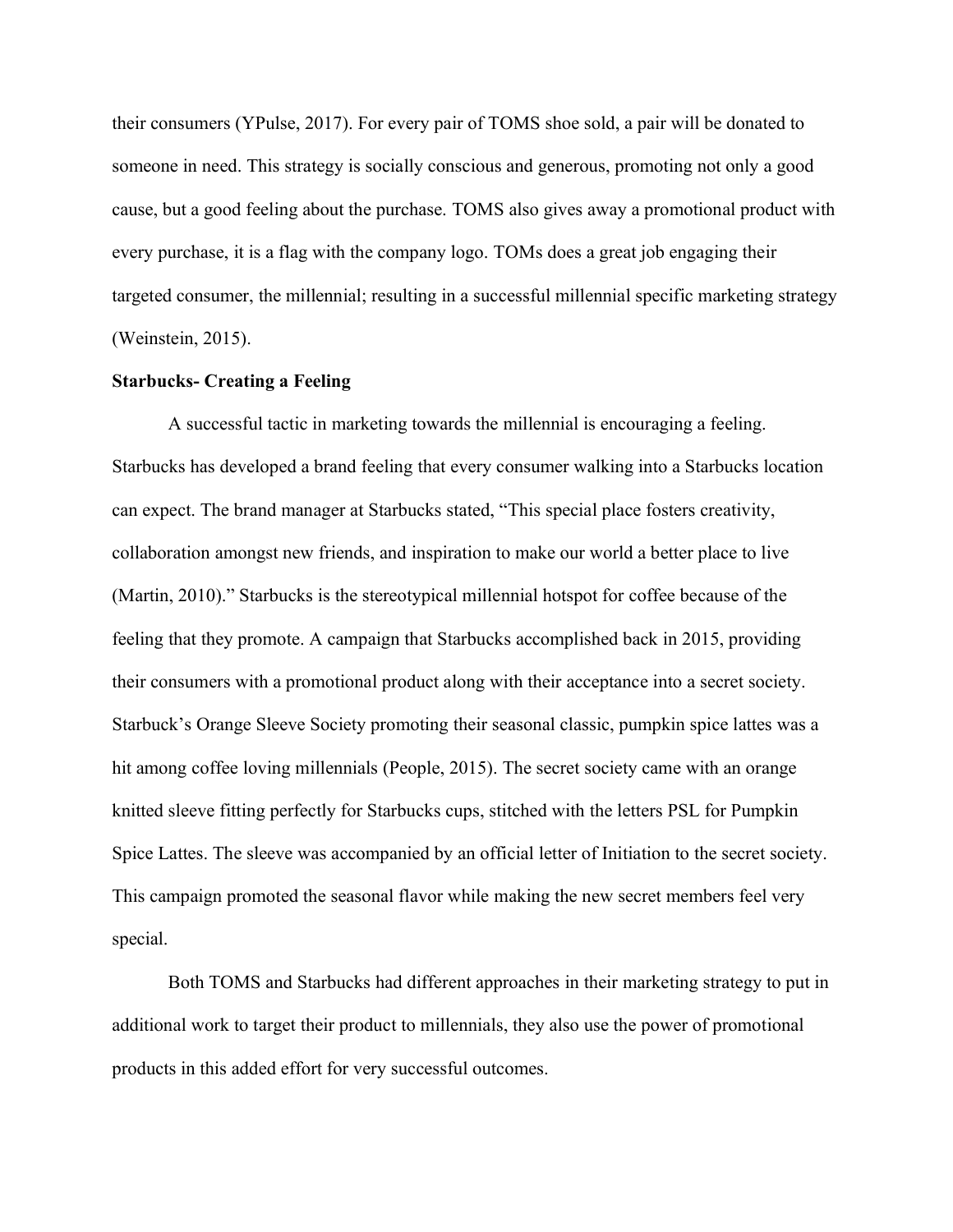## **Methodology**

During my research on the influence of both millennials and promotional marketing, I decided that my secondary data was not enough. I conducted a short, simple survey to collect further information from real-life millennials. I used the power of social media, word of mouth, and my various connections to spread the word on this survey to reach a larger mass. The ending results of the survey consisted of a total of **50 participants.** 

I started out the beginning of the survey; getting a better idea of who opted to participate. The main goal of the first question was to ensure I was reaching a millennial audience. The millennial responses are important in this study in order to prove their preferences regarding promotional marketing. The participants were instructed to only answer the survey if they were members of the millennial generation; the first question simply asked if they were a Millennial; prompting the answer "no" ended the survey all together, leaving the results with a remainder of 50 millennials that participated in my survey.

Out of my responses, 57.41% were from female millennials and 40.74% were from male; there was also the opportunity to opt out of answering this question. I then allowed for some insight into the millennials I was hearing from, I provided them with the open-ended question "What is your experience with Promotional Marketing?". The following theme of responses included:

- Unknown or none
- Learned about Promotional Marketing in classes
- Social Media
- Receiving Free Items
- End of Year sales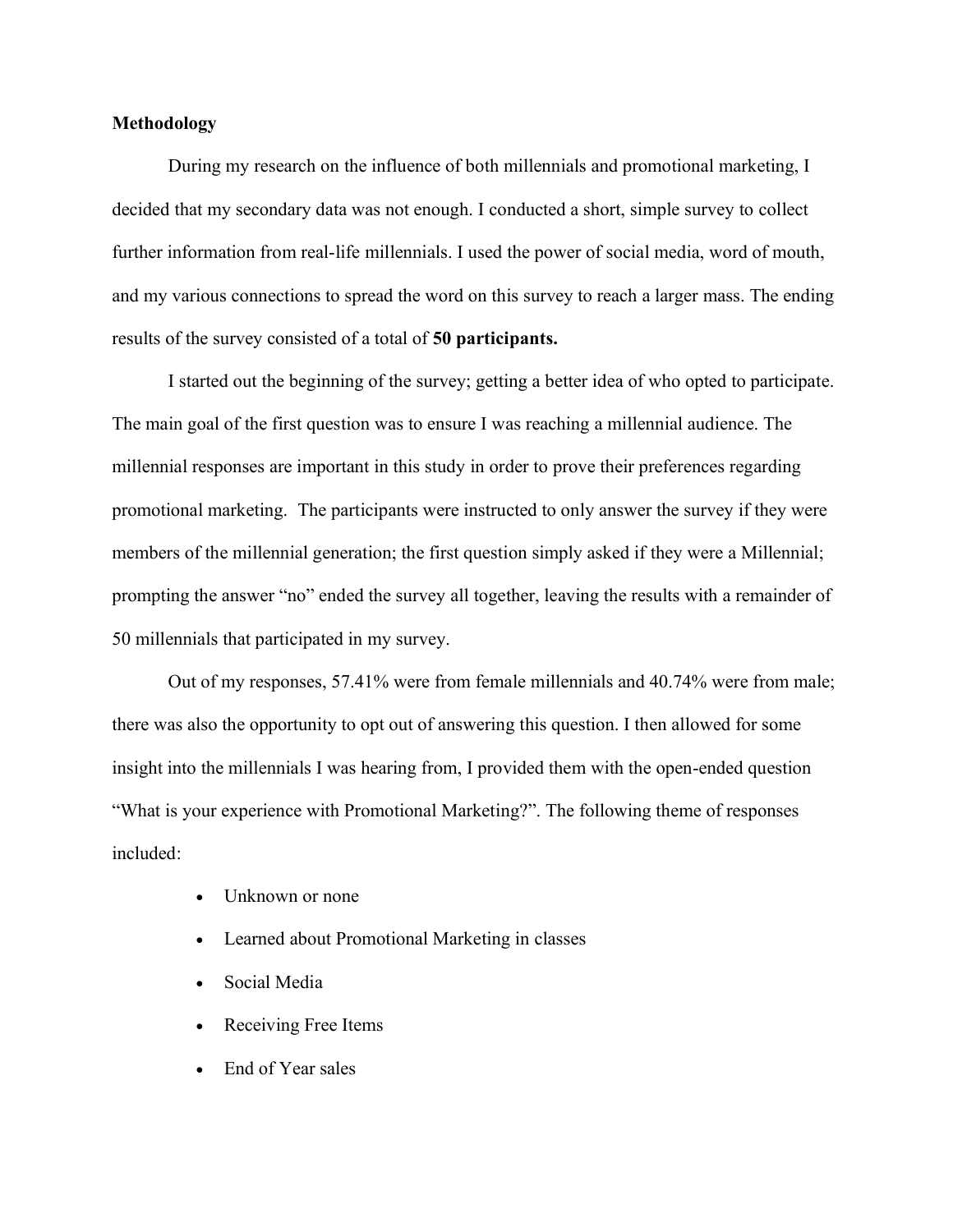- Everyday life
- Work with nonprofits/events

Yet a few of my respondents shared they worked in the field of marketing and advertising; one respondent stated: "I am the Former Promotions Director at 91.5 WBIM". This question gave me insight into the large range in experience these particular millennials had to promotional products. The following questions dove deeper into how the millennials respond to Promotional Products.

Here is a look into the key insights that I received from my survey responses:

## **Question 4. What is your favorite type of promotional product?**

To start off simple, I wanted to gain a better understanding of what type of promotional products interest Millennials. This is important for companies to understand in order to adjust accordingly to please their future consumers.

The results:

Answered: 50 Skipped: 0



What is your favorite type of promotional product?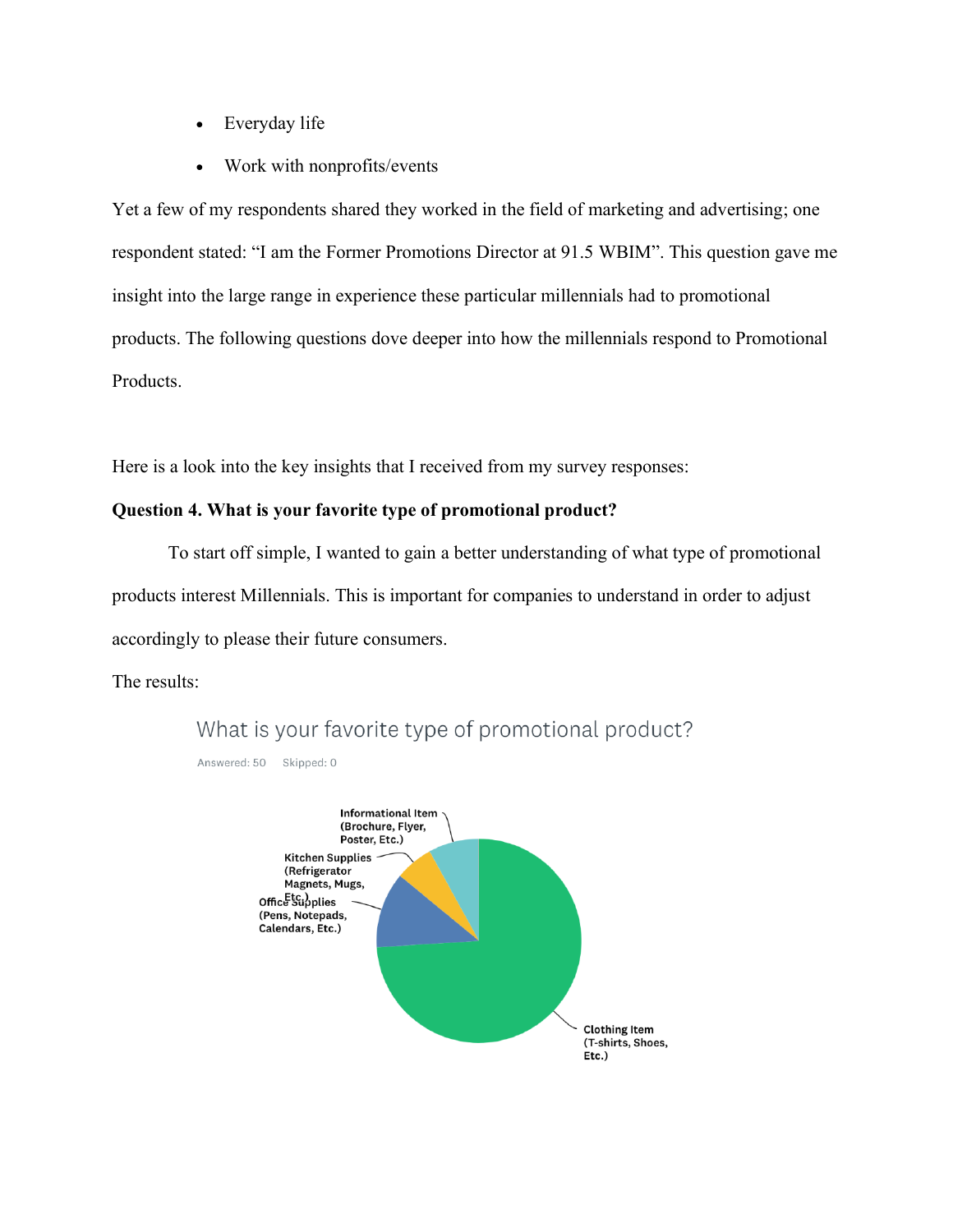The responses showed that 74% of the millennials surveyed preferred promotional products in the form of Clothing Items. This is beneficial for companies to understand because Millennials wearing their free T-shirt around is free, daily advertising.

## **Question 5. Estimate how many promotional products you currently have:**

Next, I wanted to take a look into how common promotional products are given to millennials. This was to gain insight into whether brands are taking advantage of this opportunity or not.

#### The results:

Answered: 50 Skipped: 0 100% 80% 60% 40% 20%  $0%$  $0 - 10$  $11 - 20$  $21 - 30$  $31 - 40$  $40+$ 

Estimate how many promotional products you currently have:

The results from this question showed that on average, 46% of the millennials surveyed had less than 10 promotional products, currently. This could be from brands neglecting to take this as an opportunity, from a short shelf life of the promotional products they have received in the past, or from the millennials having larger brand loyalty, only keeping promotional products from the brands that necessarily interest them the most.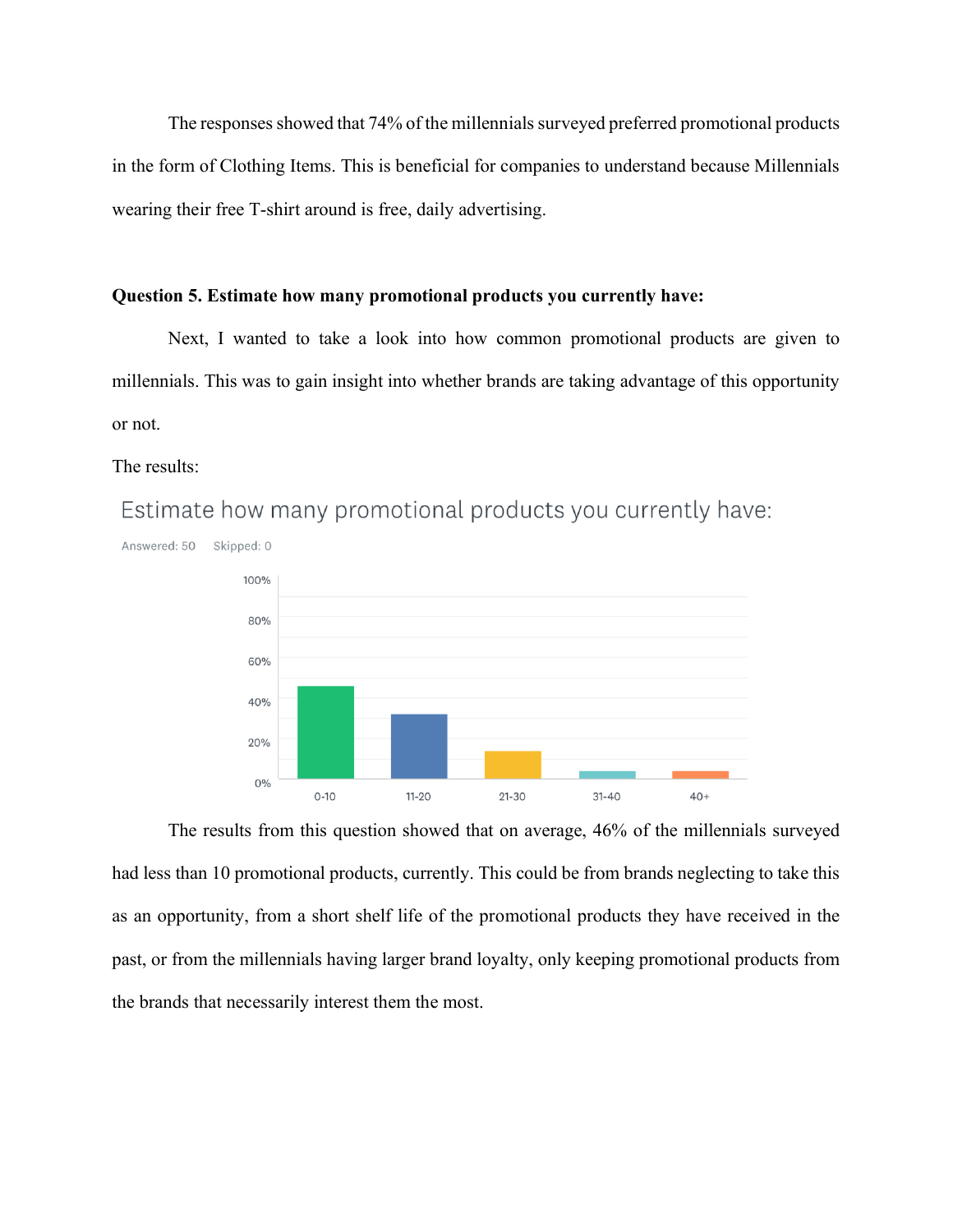## **Question 6. Where do you keep the majority of your promotional products at home?**

Next, I wanted to gain further insight into the promotional product's ability to act as a reminder to the millennials. Do they use/see the product each day? Do their friends and families have the opportunity to see or use the product as well?

## The results:

Where do you keep the majority of your promotional products at home? Answered: 50 Skipped: 0



At 72%, the majority of the millennials surveyed kept the promotional products in their bedroom. This can be explained by their preference in clothing items as their favorite promotional products.

# **Question 7. How likely are you to purchase from a brand after receiving a promotional product?**

I then wanted to see how influential promotional products could be on Millennials. Does it increase their likelihood to convert to purchase or not?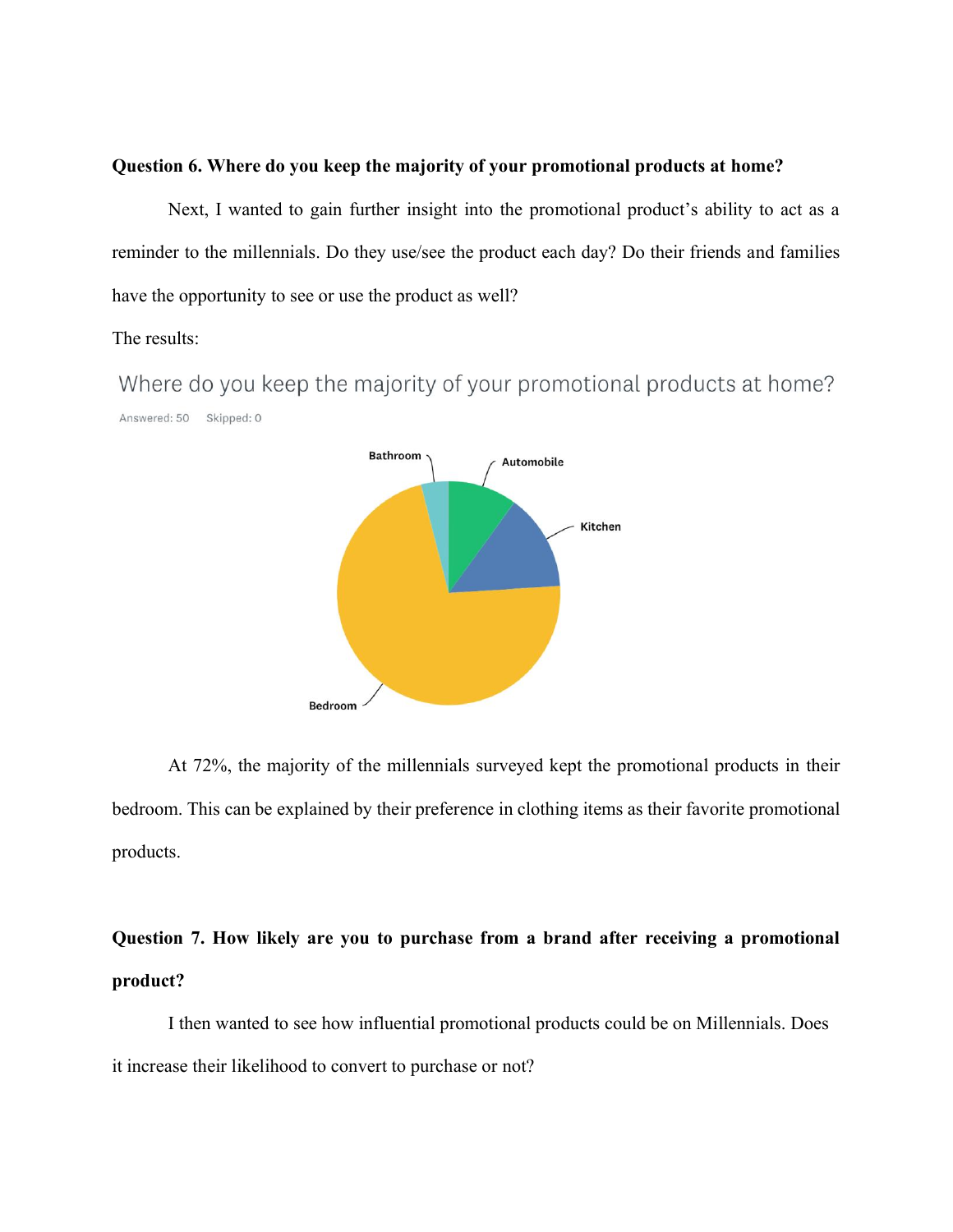

# How likely are you to purchase from a brand after receiving a promotional product?

The answers to this question worked to prove how likely the Millennials were to purchase from the brand they received a promotional product from, 57.14% answered with Moderately Likely. While there was only one respondent who skipped this question all together; there was only one respondent overall that answered they were Not at all likely to convert to a purchase. This data is essential because it identifies the general understanding being that the majority of millennials will at least consider purchasing from a brand after they receive that promotional product.

### **Question 8. How long are you likely to keep your promotional products?**

Next, I decided to look into the shelf life of promotional products. Collecting data for how long consumers keep these products will allow brands a timeline of when to begin their new promotional product campaigns. This data always will determine if the promotional product will work as a reminder of the brand- enhancing overall brand recognition, or if it is a waste.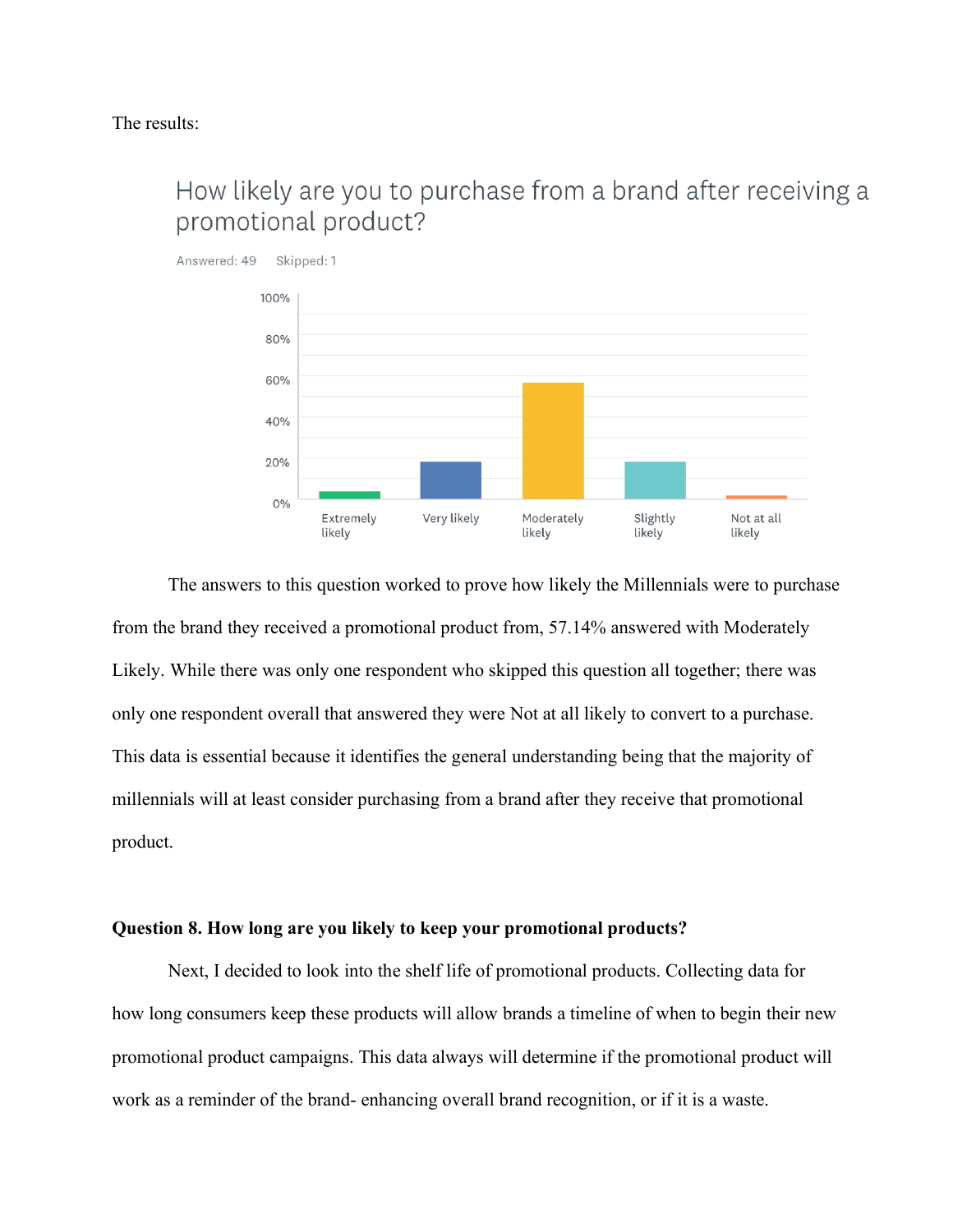## The results:



How long are you likely to keep your promotional products?

The data from this question follows up on the use of promotional products as tools for constant reminders of the brand that provided them with that product. 40% answered that they kept their promotional products for 1-6 months, but 25% stated that they hold onto their promotional products anywhere between 6 months- 5 years. The lifespan of the promotional product is important to identify how long millennials keep their products as a reminder of the brand. It is also important to recognize that many millennials will pass on their promotional products to other people rather than just throw them away. This spreads the awareness of the brand as well as its logo or even key message.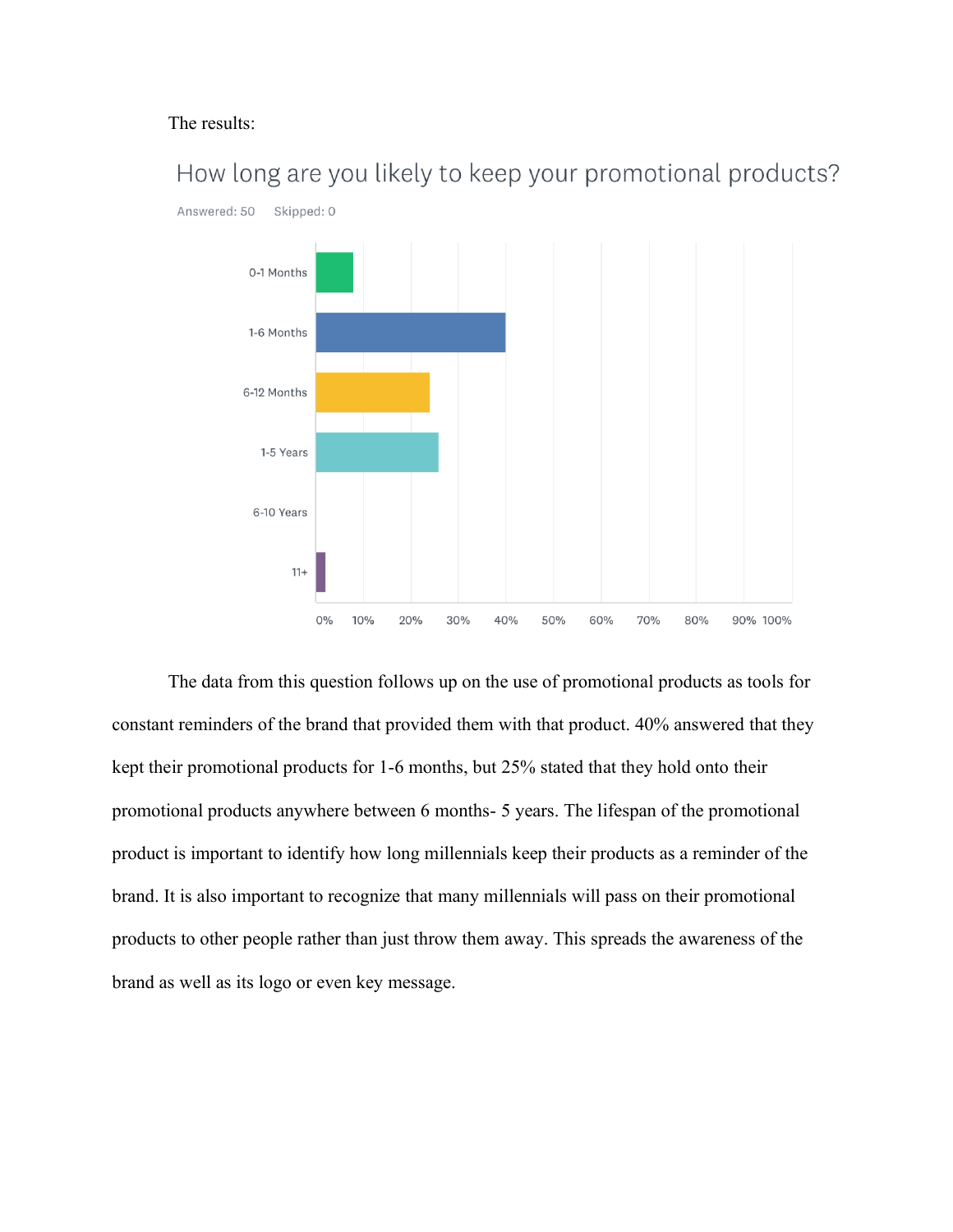#### **Question 9: Do you participate in and Loyalty Reward Programs?**

I then wanted to further analyze the power behind consumer loyalty. Are loyalty programs effective with millennials? Do they respond well to them and participate or not? The results:

> Yes **No**  $0%$  $10%$ 20%  $30%$ 40% 50% 60% 70% 80% 90% 100%

Do you participate in any Loyalty Reward Programs?

Answered: 50 Skipped: 0

This data shows that 72% of the millennials surveyed will participate in Loyalty programs which is a substantial amount. This means that brands should work to enhance these programs in order to better track their millennial consumer and give them what they want. Millennials are brand loyal and interested in various rewards and promotions that the brand has to offer.

**Question 10: How Likely are you to promote products or services through social media in exchange for: for discounts, free merchandise, or other rewards?**

Lastly, I wanted to examine Millennial's personal involvement in influencer marketing. This question was important to see if they use social media to promote brands based of provided incentives.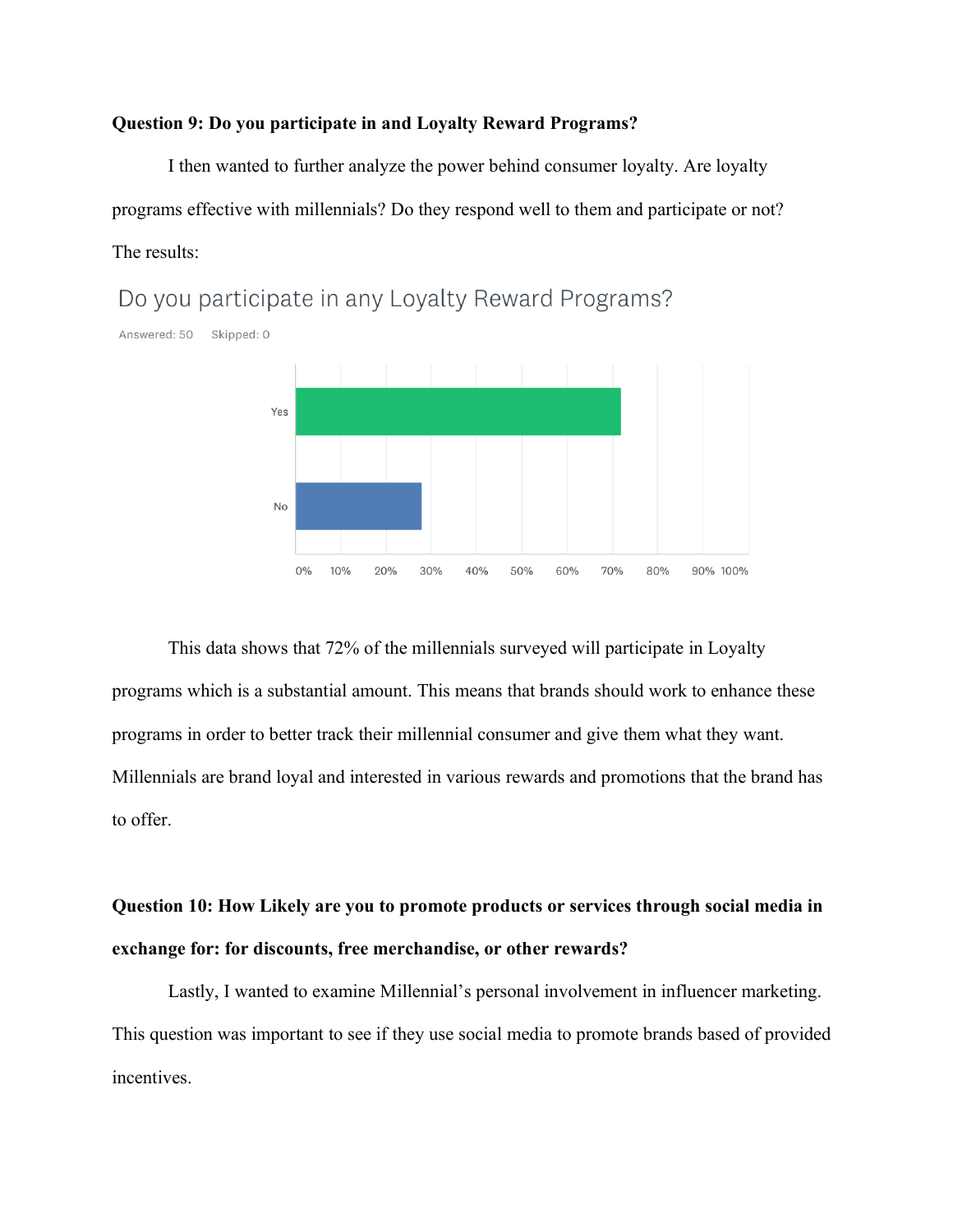#### The results:



How likely are you to promote products or services through social media in exchange for: discounts, free merchandise, or other rewards?

The results founded from this question showed that the majority are likely to promote products on social media for various incentives. A combined 62% were on the upwards side of likely to promote products, 14% were indifferent, and a combined 24% were on the downward side of being unlikely to promote products. This question analyzes the importance of the millennial's use of social media and their willingness to promote brands on their personal platforms.

#### **Recommendation:**

From the results of this survey, I recommend that brands include promotional products in their marketing strategy when they are working with millennials. This study has shown the millennials proved likeliness to purchase from a given brand after receiving a product from them. They should cater towards the millennial's preferences and their attributes in order to serve them an effective promotional product. Due to the shorter shelf-life of promotional products, companies must implement innovative measures in order to continue to run successful promotional marketing campaigns. Coming out with new promotional products will further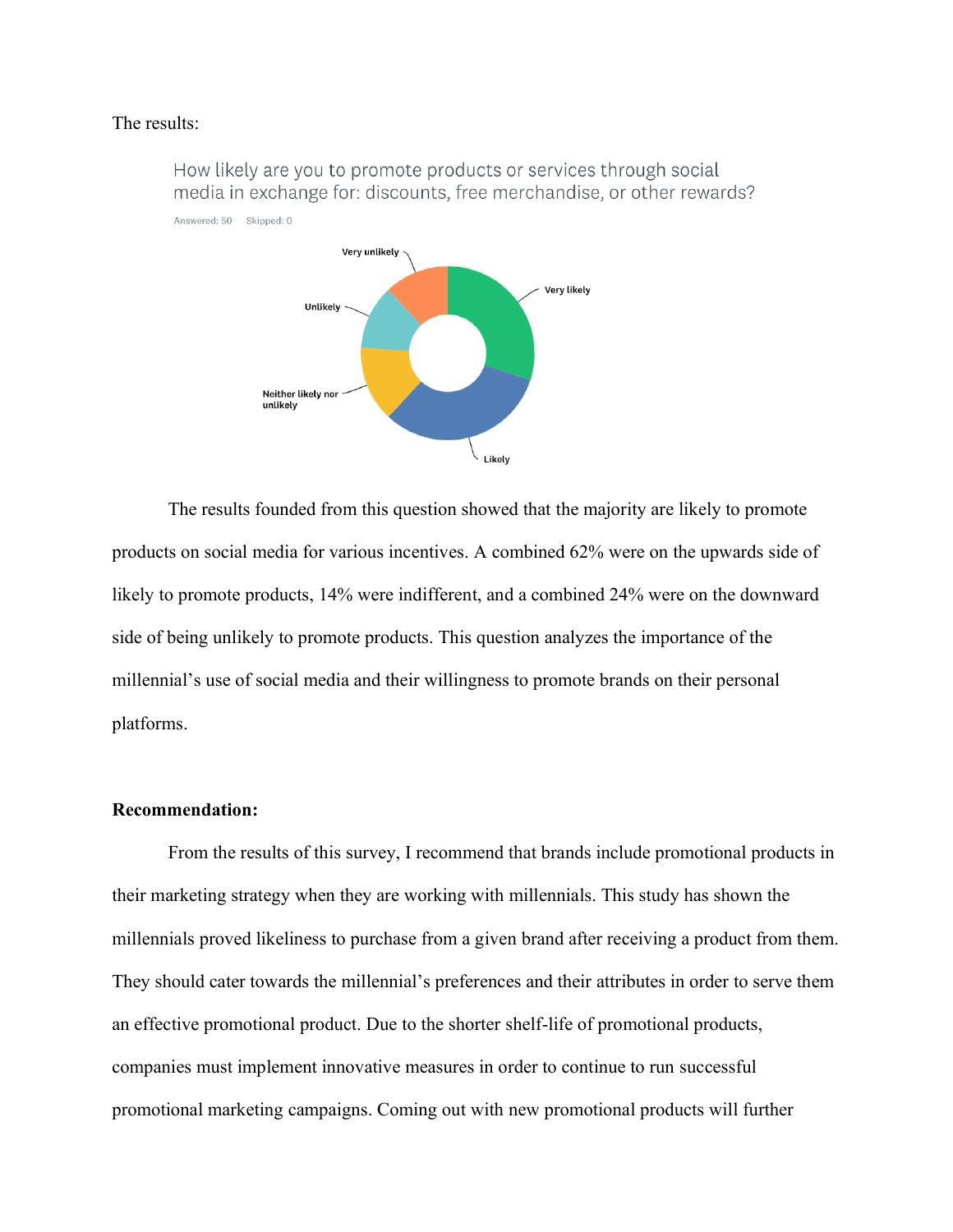brand recognition and the consumer's loyalty to that brand. They should use clothing items, due to the millennial's preference and the practicality of being used on a day to day basis- generating free impressions. This also gives the millennial the opportunity to promote the product on their personal social media platform, making it as simple as posting a photo wearing the brand's logo on a t-shirt. Brand's marketing strategy must implement Loyalty Reward Programs if they do not already in order to gain further customer loyalty from their millennial consumers, increasing their overall brand presence, and adding additional consumers through incentives and other rewards.

#### **Conclusion**

In conclusion, marketing to millennials is an essential adaptive strategy that companies should utilize. Understanding the millennial's preferences and mindset show that the most effective strategies to market towards millennials including the promotion of a feeling through the use of promotional products.

Promotional products have the power of giving the recipients an overall feeling for the brand, allowing them to enjoy, in some cases, free products working as a catalyst for brand recognition. From further secondary and primary research conducted in this thesis paper, promotional products are a successful strategy to use on the millennial generation. The millennial generation is important to market to, due to their incredible size as a population and consumers. Targeting millennials is a marketing strategy that more companies should adapt towards due to the importance of the generation for future business. Companies should take this into consideration during future marketing adjustments and strategic campaign planning.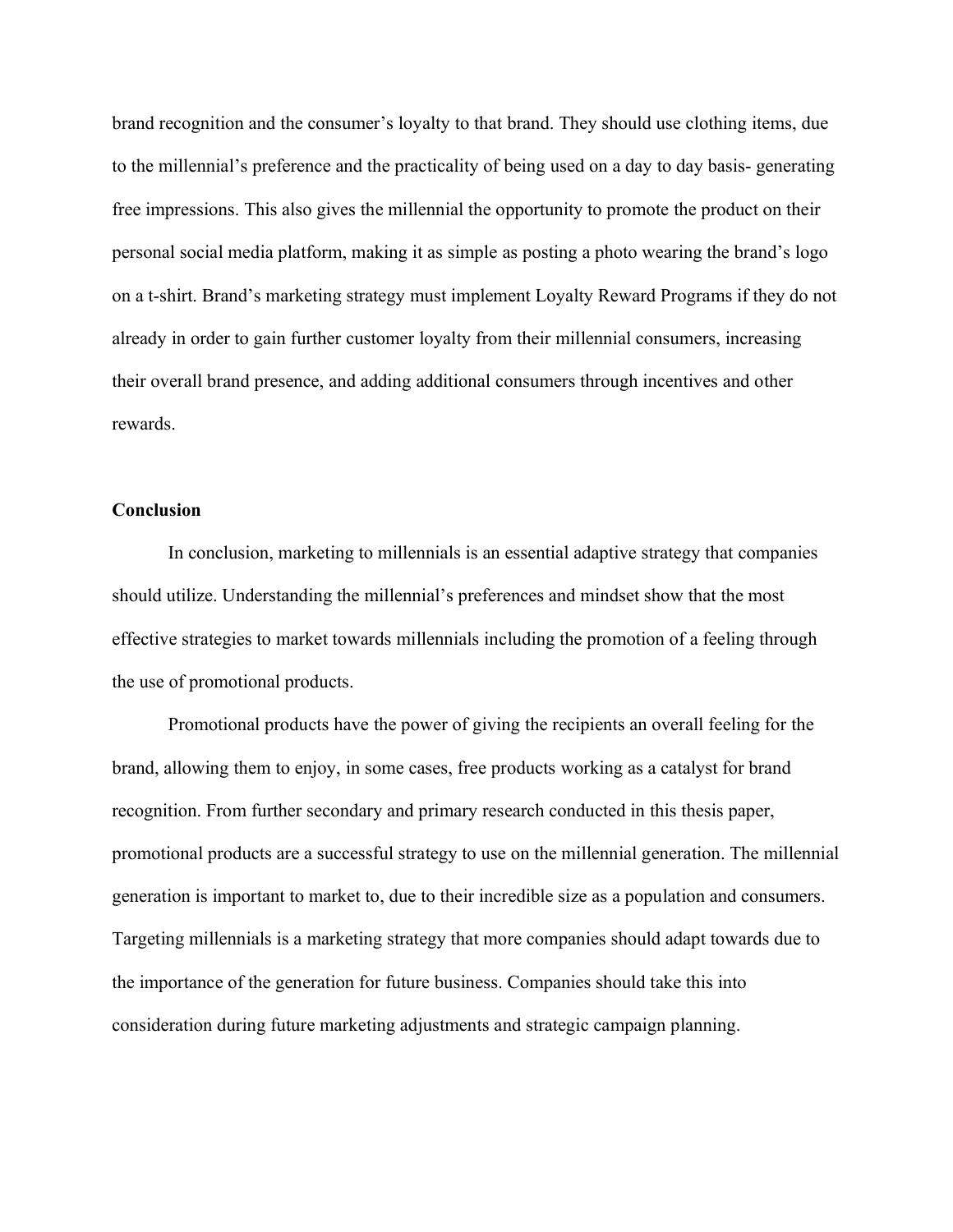Millennials want to have a direct connection with different brands. Their use of social media directly connects them with people, brands, and influencers from all over the world. Social media is a trend that will not be going away anytime in the near future and companies need to adapt to this trend. Promote your brand's product or ideas by creating a more in-depth social media presence or taking advantage of the opportunity of influencer marketing; two strategies that work to connect a brand directly to millennial consumers. These two strategies also create a more personal feeling that millennials respond well to. Creating a feeling through your campaign and marketing strategies like Starbucks, Bud Light, The Boring Company, Tesla and Gillette will, in return, create better customer loyalty and maintain a better feeling about the brand's products.

Brands cannot continue to use their traditional advertising strategies if they wish to gain customer loyalty from the largest and most influential generation of today. Millennials are a powerhouse in the consumer world and through the power of promotional marketing, adaptation, and overall strategic adjustment; brands can enhance their brand recognition and retention, ultimately leading to increased success.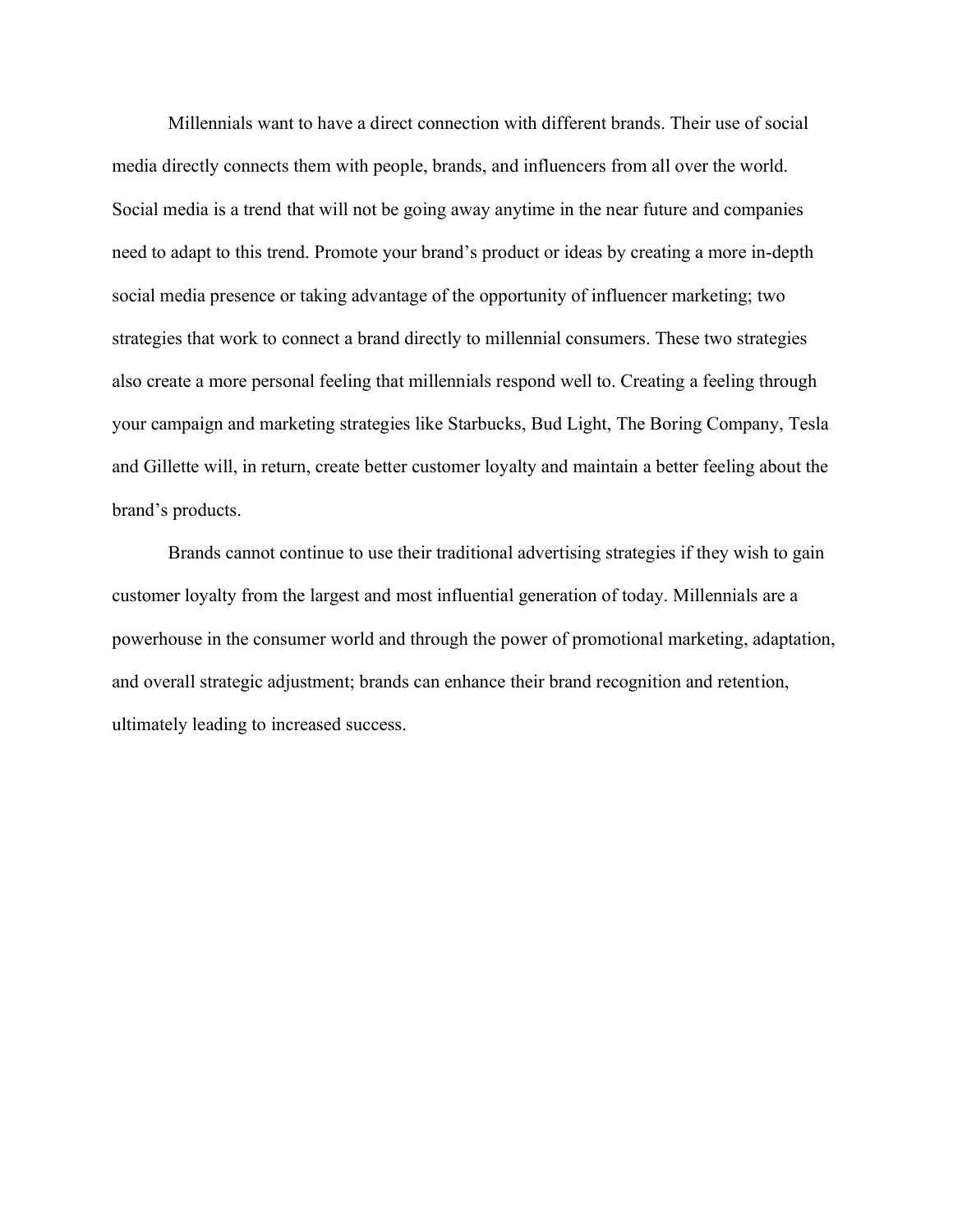## **Appendix**

## **Survey:**

## **The Power of Promotional Marketing to Millennials**

Thank you for taking the time to complete this survey. The results will be used in an undergraduate honors thesis at Bridgewater State University on the Power of Promotional Marketing to Millennials. All responses are anonymous, and you may opt out at any time. Thank you for your participation.

Background: A promotional product is defined as a useful item imprinted with an advertiser's name, logo, or their message. Types of promotional products can vary: flyers, tshirts, posters, magnets, etc.

## **1. Are you a member of the Millennial Generation?**

- Yes
- No (If no, please end survey now)

## **2. What is your gender?**

- Female
- Male
- Prefer Not to answer

# **3. What is your experience with Promotional Marketing?**

## **4. What is your favorite type of promotional product?**

- Clothing Item (T-shirts, Shoes, Etc)
- Office Supplies (Pens, Notepads, Calendars, Etc.)
- Kitchen Supplies (Refrigerator Magnets, Mugs, Etc.)
- Informational Item (Brochure, Flyer, Poster, Etc.)
- Other (Please Specify)

## **5. Estimate how many promotional products you currently have:**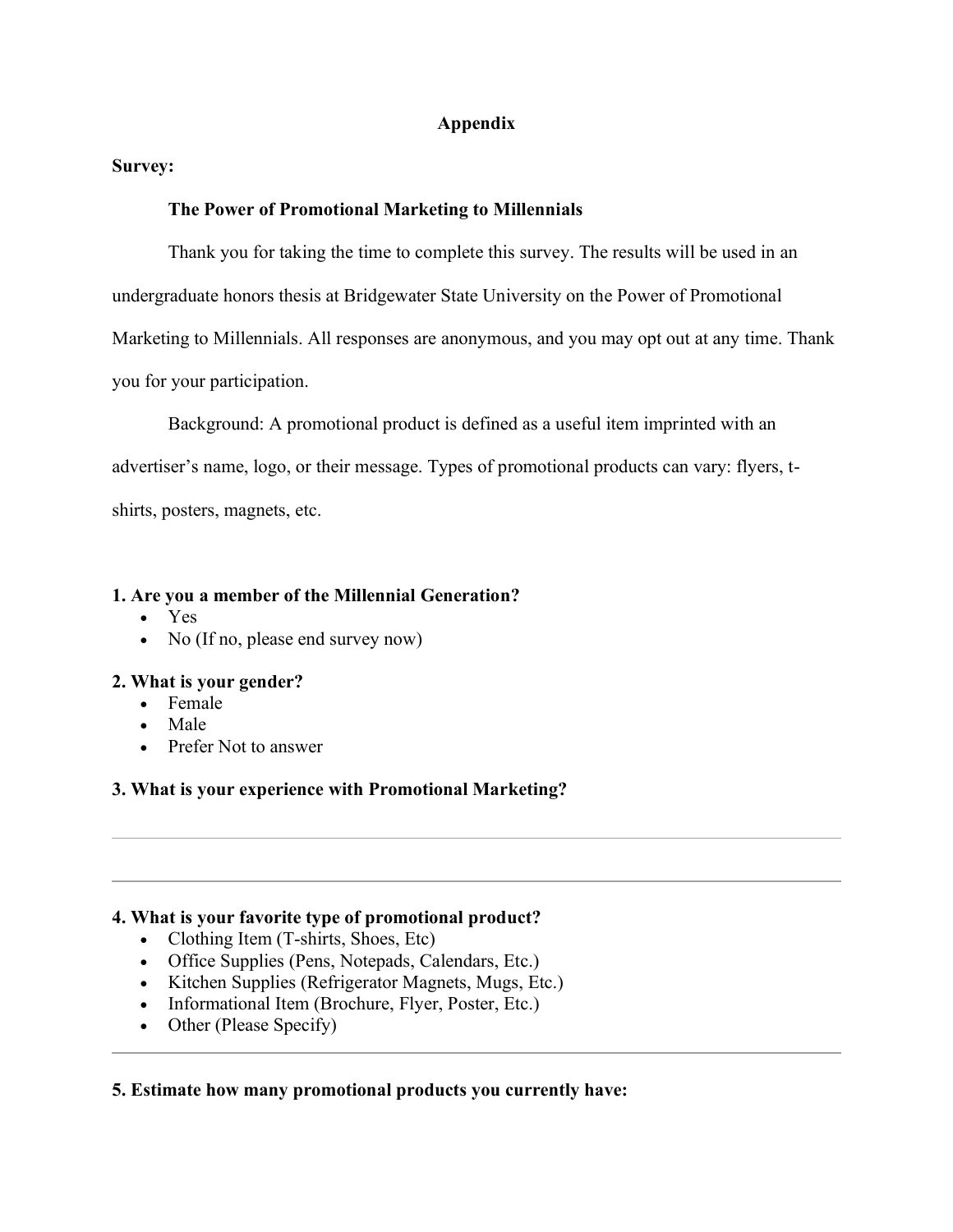- $\bullet$  0-10
- $-11-20$
- $-21-30$
- $31-40$
- $\bullet$  40+

# **6. Where do you keep the majority of your promotional products at home?**

- Automobile
- Kitchen
- Bedroom
- Bathroom
- Other (please specify)

# **7. How likely are you to purchase from a brand after receiving a promotional product?**

- Extremely likely
- Very likely
- Moderately likely
- Slightly likely
- Not at all likely

# **8. How long are you likely to keep your promotional products?**

- 0-1 Months
- 1-6 Months
- $\bullet$  6-12 Months
- $\bullet$  1-5 Years
- $\bullet$  6-10 Years
- $\bullet$  11+ Years

# **9. Do you participate in any Loyalty Reward Programs?**

- Yes
- No

# **10. How likely are you to promote products or services through social media in exchange for: discounts, free merchandise, or other rewards?**

- Very likely
- Likely
- Neither likely nor unlikely
- Unlikely
- Very unlikely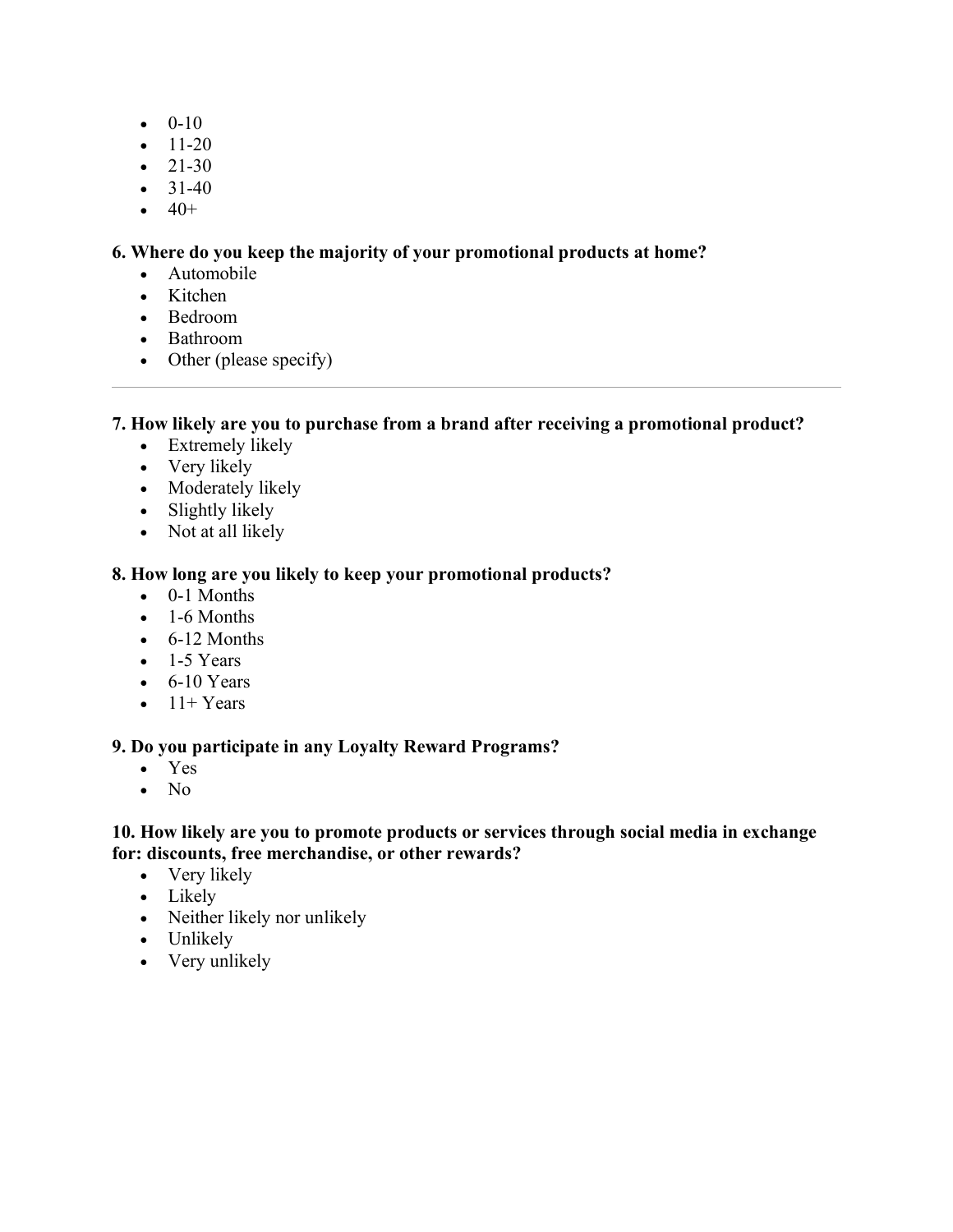# **References**

Abram, S. (2006). Millennials: Deal with them!. *Texas Library Journal*, *82*(3), 96.

Blois, K., & Waterschoot, W. van. (2000). The Marketing Mix as a Creator of Differentiation. In *Oxford Textbook of Marketing* (p. 181). Oxford University Press 2000.

Brumbaugh, K. (2016). Marketing to Millennials. *National Underwriter / Life & Health Financial Services*, *120*(10), 28.

Chen, Jenn. "12 Clever Social Media Promotion Ideas You're Not Using." *Sprout Social*, 23 May 2018, sproutsocial.com/insights/social-media-promotion/.

DataMonitor. "Research and Markets: Gillette Fusion Case Study Demonstrates Developing a US\$1 Billion Brand." *Research and Markets: Gillette Fusion Case Study Demonstrates Developing a US\$1 Billion Brand | Business Wire*, 1 Aug. 2008,

Duck, P. M., & Koeske, R. (2002). Marketing the Millennials: What they expect from their library experience. *Population*, 288-369.

Glucksman, M. (2017). The rise of social media influencer marketing on lifestyle branding: A case study of Lucie Fink. *Elon Journal of Undergraduate Research in Communications*, *8*(2), 77-87.

GroupHigh. "Social Media Influencers - Find and Build Relationships." *GroupHigh*, 2019, www.grouphigh.com/social-media-influencers/.

Alice Kendrick, (1998) "Promotional products vs price promotion in fostering customer loyalty: a report of two controlled field experiments", Journal of Services Marketing, Vol. 12 Issue: 4, pp.312-326

Litalien, B., & Notter, J. (2018). Why Millennials Are Make or Break. *Franchising World*, *50*(10), 40. Retrieved from http://search.ebscohost.com/login.aspx?direct=true&db=f5h&AN=132395458&site=eds-live

Martin, P. (2010). *Tipping the Culture: How engaging Millennials will change things*. LitLamp Communications.

MAPP. "The Psychology of Successful Marketing to Millennials." *USC MAPP Online*, 13 July 2018, appliedpsychologydegree.usc.edu/blog/psychology-of-successfully-marketing-tomillennials/.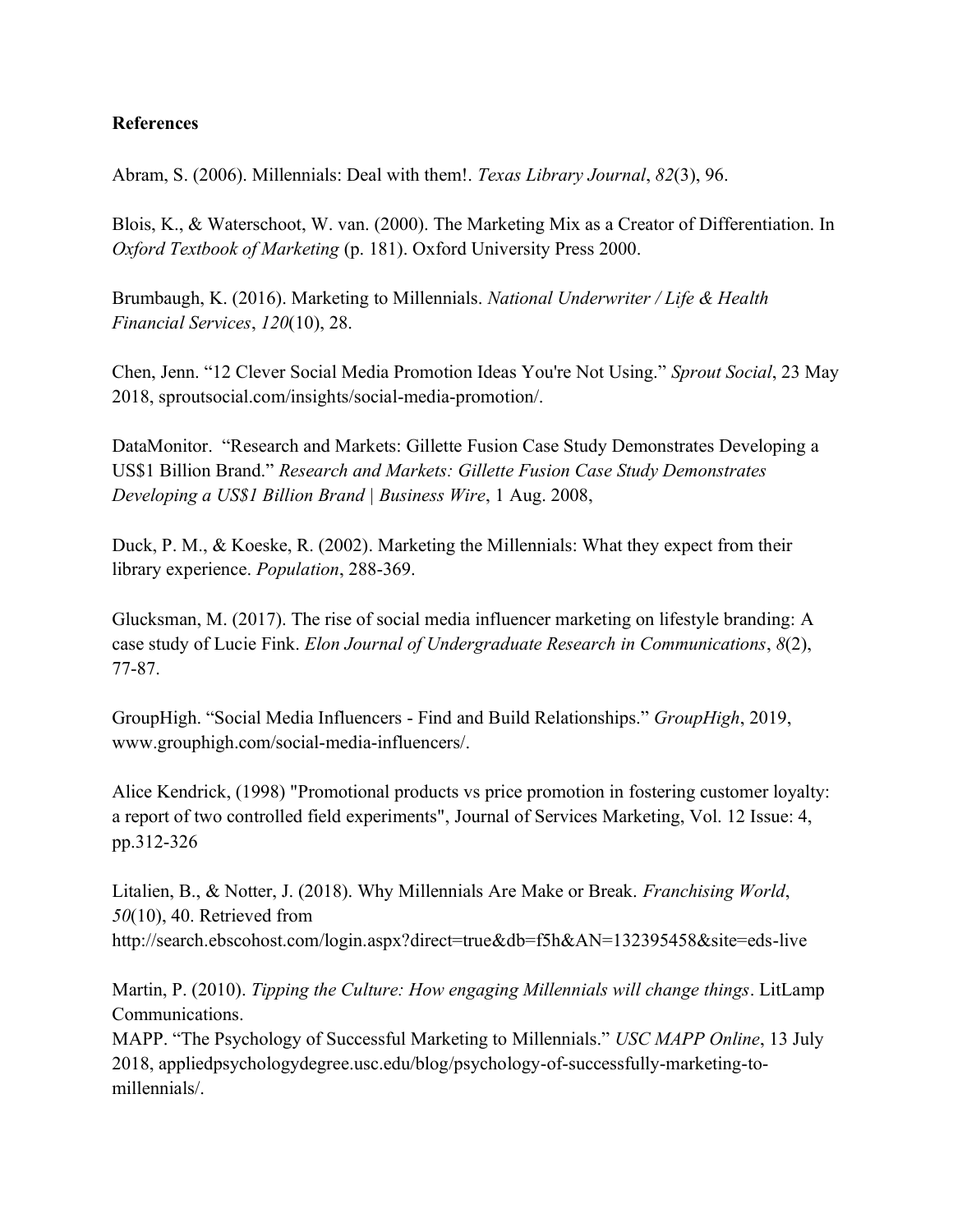McCarthy M, Fram E. Synergies of Promotional Products and Print Advertising in Building Brand Equity for a New Brand. *Journal of Promotion Management*. 2008;14(1/2):3-15. doi:10.1080/10496490802501661.

McKinney, B. C., Kelly, L., & Duran, R. L. (2012). Narcissism or openness?: College students' use of Facebook and Twitter. *Communication Research Reports*, *29*(2), 108-118.

Menapace, Brendan. "All 200 \$1,500 Tesla Surfboards Sold Out Immediately." *Promo Marketing*, 1 Aug. 2018, magazine.promomarketing.com/article/tesla-surfboards-sold-outimmediately/.

Pardee, Thomas "5 TIPS FOR MARKETING TO MILLENNIALS." *Advertising Age*, 11 Oct. 2010, p. 0017. *General OneFile*, http://link.galegroup.com/apps/doc/A242169229/ITOF?u=mlin s bridcoll&sid=ITOF&xid=a1b 85353. Accessed 22 Apr. 2019.

People. "There's Now a Secret Society for Pumpkin Spice Latte Lovers (Seriously)." *PEOPLE.com*, 2015, people.com/food/orange-sleeve-society-starbucks-pumpkin-spice-latte/.

PPAI. "Feature: Millennial." *PPAI Exclusive Research* , Promotional Products Association International, 2017.

PPAI. "2018 Promotional Products Fact Sheet." *Promotional Products Association International*, 2018.

Raines, C. (2002). Managing millennials. *Connecting Generations: The Sourcebook*, *16*.

Schultz, E.J. "Bud Light's NFL Beer Glasses Light Up After Touchdowns." *AdAge*, 6 Sept. 2017, adage.com/article/cmo-strategy/bud-light-debuts-nfl-beer-glasses-light-touchdowns/310367/.

Stafford, M. R., & Faber, R. J. (2015). *Advertising, promotion, and new media*. Routledge.

YPulse. "Why Millennials Love TOMS: Insights from Millennial 20/20 Speakers." *Ypulse*, 2017, www.ypulse.com/post/view/why-millennials-love-toms-insights-from-millennial-20-20 speakers.

Weinstein, Mindy. "10 Brands That Got Millennial Marketing Right | SEJ." *Search Engine Journal*, Search Engine Journal, 26 Oct. 2015, www.searchenginejournal.com/trillion-dollardemographic-10-brands-got-millennial-marketing-right/135969/.